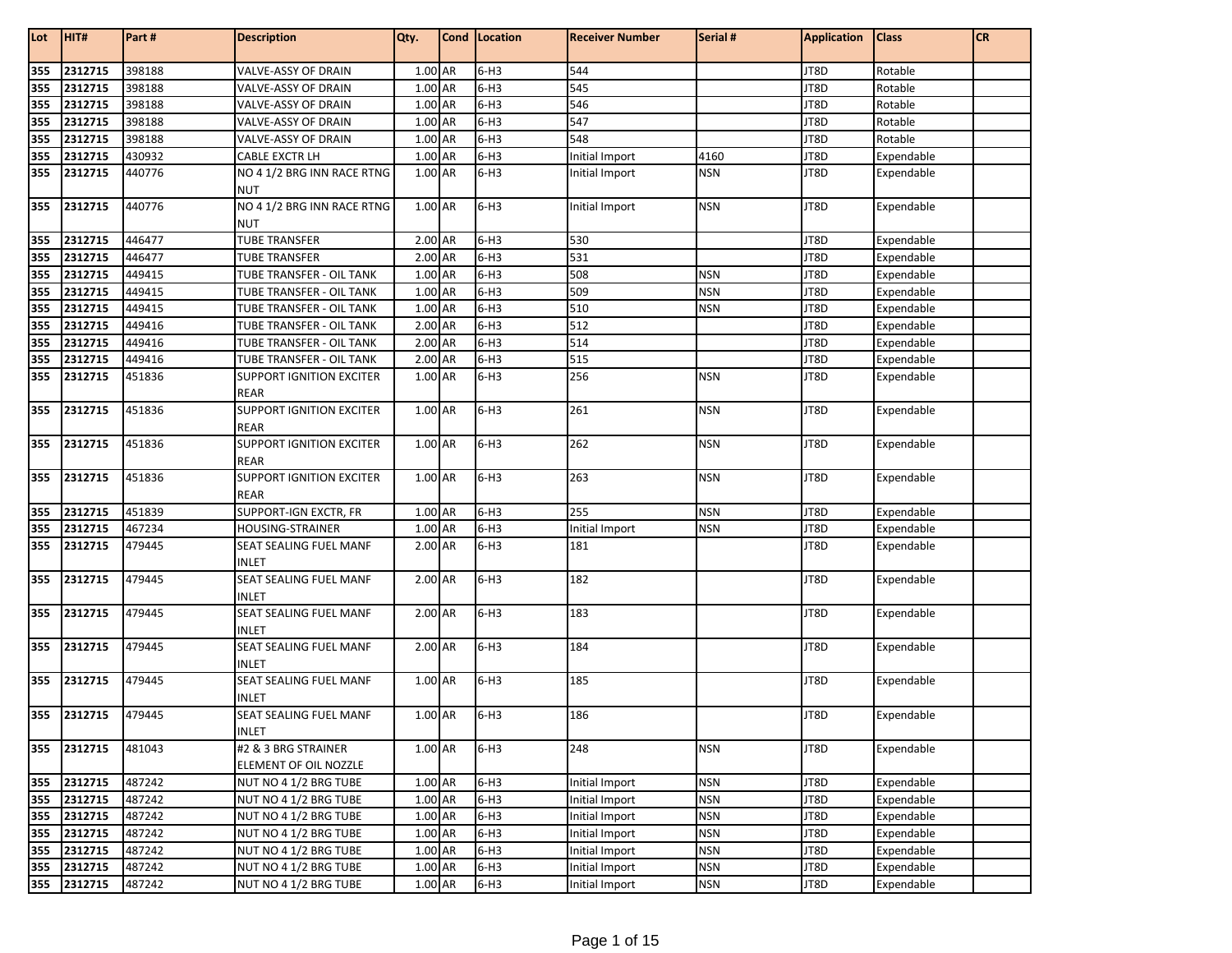| Lot        | HIT#               | Part#      | <b>Description</b>                                | Qty.               | Cond Location | <b>Receiver Number</b>           | Serial #                 | <b>Application</b> | <b>Class</b>             | <b>CR</b> |
|------------|--------------------|------------|---------------------------------------------------|--------------------|---------------|----------------------------------|--------------------------|--------------------|--------------------------|-----------|
| 355        | 2312715            | 493645     | TRAP-ASSY OF,                                     | $1.00$ AR          | $6-H3$        | 278                              | <b>NSN</b>               | JT8D               | Expendable               |           |
|            |                    | 5000027-01 | CONDENSATION                                      |                    | $6-H3$        |                                  |                          |                    | Expendable               |           |
| 355        | 2312715<br>2312715 | 5000027-01 | <b>GRBX DRIVE COUPLING</b>                        | 1.00 AR<br>1.00 AR | $6-H3$        | Initial Import                   | <b>NSN</b><br><b>NSN</b> | JT8D<br>JT8D       |                          |           |
| 355<br>355 | 2312715            | 5000354-01 | <b>GRBX DRIVE COUPLING</b><br>PACKING HOLDER-COMB | 2.00 AR            | $6-H3$        | Initial Import<br>Initial Import | N/A                      | JT8D               | Expendable<br>Expendable |           |
|            |                    |            | CHMBR FUEL DRAIN TUBE                             |                    |               |                                  |                          |                    |                          |           |
| 355        | 2312715            | 5000354-01 | PACKING HOLDER-COMB                               | 1.00 AR            | $6-H3$        | Initial Import                   | N/A                      | JT8D               | Expendable               |           |
|            |                    |            | CHMBR FUEL DRAIN TUBE                             |                    |               |                                  |                          |                    |                          |           |
| 355        | 2312715            | 5000354-01 | PACKING HOLDER-COMB                               | 1.00 AR            | $6-H3$        | Initial Import                   | N/A                      | JT8D               | Expendable               |           |
|            |                    |            | CHMBR FUEL DRAIN TUBE                             |                    |               |                                  |                          |                    |                          |           |
| 355        | 2312715            | 5000354-01 | PACKING HOLDER-COMB                               | 1.00 AR            | $6-H3$        | Initial Import                   | N/A                      | JT8D               | Expendable               |           |
|            |                    |            | CHMBR FUEL DRAIN TUBE                             |                    |               |                                  |                          |                    |                          |           |
| 355        | 2312715            | 5000354-01 | PACKING HOLDER-COMB                               | 1.00 AR            | $6-H3$        | Initial Import                   | N/A                      | JT8D               | Expendable               |           |
|            |                    |            | CHMBR FUEL DRAIN TUBE                             |                    |               |                                  |                          |                    |                          |           |
| 355        | 2312715            | 5000354-01 | PACKING HOLDER-COMB                               | 1.00 AR            | $6-H3$        | Initial Import                   | N/A                      | JT8D               | Expendable               |           |
|            |                    |            | CHMBR FUEL DRAIN TUBE                             |                    |               |                                  |                          |                    |                          |           |
| 355        | 2312715            | 5000534-01 | TUBE-PRESSURE SENSING                             | $1.00$ AR          | $6-H3$        | 321                              | <b>NSN</b>               | JT8D               | Expendable               |           |
|            |                    |            | <b>FUEL CONTROL</b>                               |                    |               |                                  |                          |                    |                          |           |
| 355        | 2312715            | 5000534-01 | TUBE-PRESSURE SENSING                             | 1.00 AR            | $6-H3$        | 322                              | <b>NSN</b>               | JT8D               | Expendable               |           |
|            |                    |            | <b>FUEL CONTROL</b>                               |                    |               |                                  |                          |                    |                          |           |
| 355        | 2312715            | 5000534-01 | <b>TUBE-PRESSURE SENSING</b>                      | 1.00 AR            | $6-H3$        | 325                              | <b>NSN</b>               | JT8D               | Expendable               |           |
|            |                    |            | <b>FUEL CONTROL</b>                               |                    |               |                                  |                          |                    |                          |           |
| 355        | 2312715            | 5000535-01 | TUBE-FUEL DRAIN                                   | 1.00 AR            | $6-H3$        | 300                              | <b>NSN</b>               | JT8D               | Expendable               |           |
| 355        | 2312715            | 5000535-01 | <b>TUBE-FUEL DRAIN</b>                            | 1.00 AR            | $6-H3$        | 303                              | <b>NSN</b>               | JT8D               | Expendable               |           |
| 355        | 2312715            | 5000535-01 | TUBE-FUEL DRAIN                                   | 1.00 AR            | $6-H3$        | 304                              | <b>NSN</b>               | JT8D               | Expendable               |           |
| 355        | 2312715            | 5000535-01 | <b>TUBE-FUEL DRAIN</b>                            | 1.00 AR            | $6-H3$        | 305                              | <b>NSN</b>               | JT8D               | Expendable               |           |
| 355        | 2312715            | 5002634-01 | CONNECTOR-ASSY OF, TUBE                           | 1.00 AR            | $6-H3$        | Initial Import                   | <b>NSN</b>               | JT8D               | Expendable               |           |
|            |                    |            | NO <sub>1</sub> BRG                               |                    |               |                                  |                          |                    |                          |           |
| 355        | 2312715            | 5002634-01 | CONNECTOR-ASSY OF, TUBE                           | 1.00 AR            | $6-H3$        | Initial Import                   | <b>NSN</b>               | JT8D               | Expendable               |           |
|            |                    |            | NO 1 BRG                                          |                    |               |                                  |                          |                    |                          |           |
| 355        | 2312715            | 5003436-01 | PLATE-BLADE RTNG, TURB                            | 1.00 AR            | $6-H3$        | Initial Import                   | R59239                   | JT8D               | Expendable               |           |
|            |                    |            | 1STG                                              |                    |               |                                  |                          |                    |                          |           |
| 355        | 2312715            | 5003436-01 | PLATE-BLADE RTNG, TURB                            | 1.00 AR            | $6-H3$        | Initial Import                   | B341AA4835               | JT8D               | Expendable               |           |
|            |                    |            | 1STG                                              |                    |               |                                  |                          |                    |                          |           |
| 355        | 2312715            | 5003436-01 | PLATE-BLADE RTNG, TURB                            | 1.00 AR            | $6-H3$        | Initial Import                   | B341AA4003               | JT8D               | Expendable               |           |
|            |                    |            | 1STG                                              |                    |               |                                  |                          |                    |                          |           |
| 355        | 2312715            | 5003436-01 | PLATE-BLADE RTNG, TURB                            | 1.00 AR            | $6-H3$        | *7747                            | R59138                   | JT8D               | Expendable               |           |
|            |                    |            | 1STG                                              |                    |               |                                  |                          |                    |                          |           |
| 355        | 2312715            | 5003436-01 | PLATE-BLADE RTNG, TURB                            | 1.00 AR            | $6-H3$        | *7748                            | R59248                   | JT8D               | Expendable               |           |
|            |                    |            | 1STG                                              |                    |               |                                  |                          |                    |                          |           |
| 355        | 2312715            | 5003436-01 | PLATE-BLADE RTNG, TURB                            | 1.00 AR            | $6-H3$        | *7749                            | R59450                   | JT8D               | Expendable               |           |
|            |                    |            | 1STG                                              |                    |               |                                  |                          |                    |                          |           |
| 355        | 2312715            | 5003436-01 | PLATE-BLADE RTNG, TURB<br>1STG                    | 1.00 AR            | $6-H3$        | *7751                            | R59451                   | JT8D               | Expendable               |           |
| 355        |                    |            | PLATE-BLADE RTNG, TURB                            |                    |               |                                  |                          |                    |                          |           |
|            | 2312715            | 5003436-01 | 1STG                                              | 1.00 AR            | $6-H3$        | *7752                            | R59249                   | JT8D               | Expendable               |           |
| 355        | 2312715            | 5003436-01 | PLATE-BLADE RTNG, TURB                            | 1.00 AR            | $6-H3$        | *7753                            | R59190                   | JT8D               | Expendable               |           |
|            |                    |            | 1STG                                              |                    |               |                                  |                          |                    |                          |           |
| 355        | 2312715            | 5003436-01 | PLATE-BLADE RTNG, TURB                            | 1.00 AR            | $6-H3$        | *7755                            | R59238                   | JT8D               | Expendable               |           |
|            |                    |            | 1STG                                              |                    |               |                                  |                          |                    |                          |           |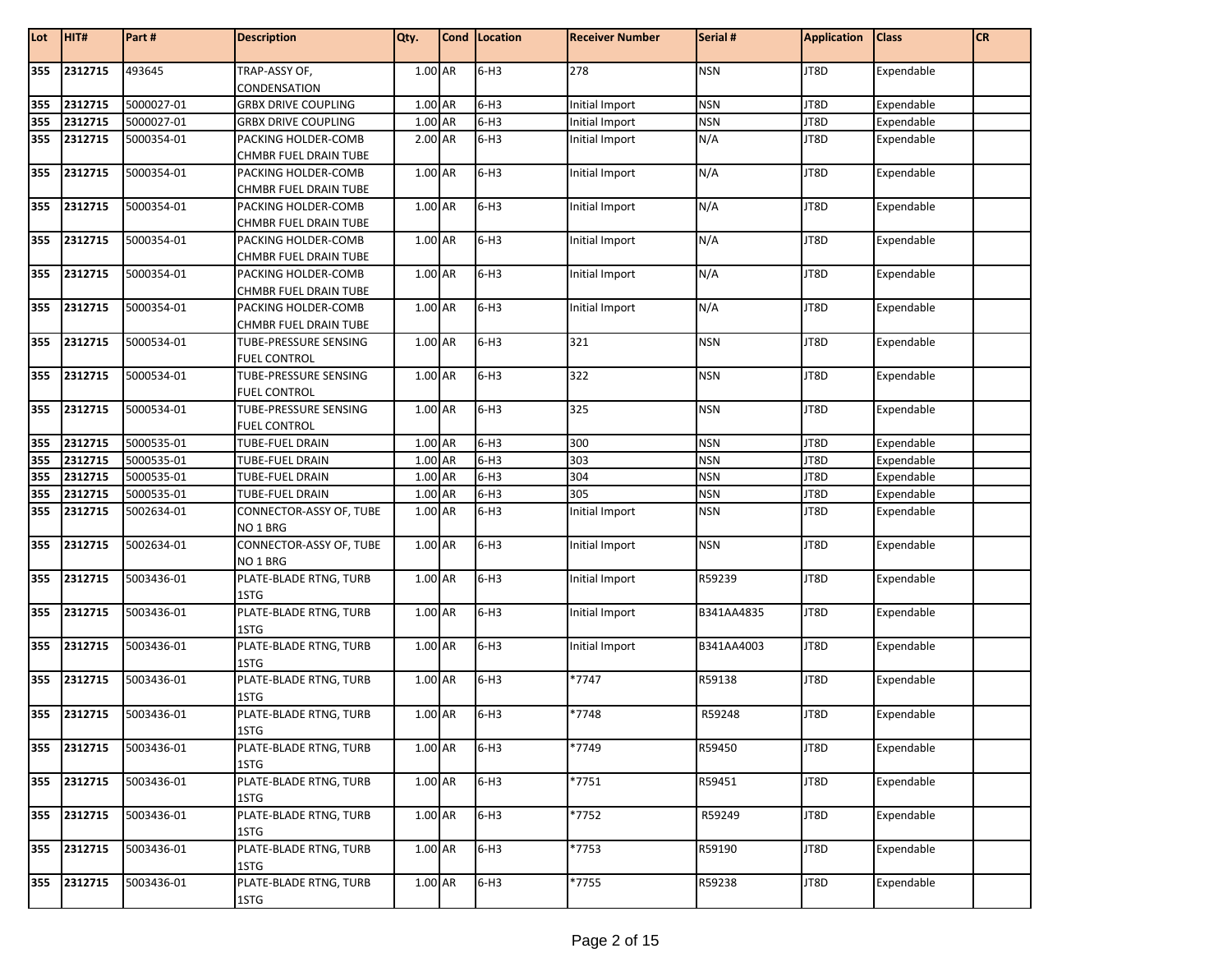| Lot | HIT#    | Part#      | <b>Description</b>             | Qty.    | Cond Location | <b>Receiver Number</b> | Serial #   | <b>Application</b> | <b>Class</b> | <b>CR</b> |
|-----|---------|------------|--------------------------------|---------|---------------|------------------------|------------|--------------------|--------------|-----------|
| 355 | 2312715 | 5003436-01 | PLATE-BLADE RTNG, TURB<br>1STG | 1.00 AR | $6-H3$        | *7756                  | R59302     | JT8D               | Expendable   |           |
| 355 | 2312715 | 5003436-01 | PLATE-BLADE RTNG, TURB<br>1STG | 1.00 AR | $6-H3$        | *7758                  | R59202     | JT8D               | Expendable   |           |
| 355 | 2312715 | 5003436-01 | PLATE-BLADE RTNG, TURB<br>1STG | 1.00 AR | $6-H3$        | *7760                  | R59240     | JT8D               | Expendable   |           |
| 355 | 2312715 | 5003436-01 | PLATE-BLADE RTNG, TURB<br>1STG | 1.00 AR | $6-H3$        | *7761                  | R59189     | JT8D               | Expendable   |           |
| 355 | 2312715 | 5003436-01 | PLATE-BLADE RTNG, TURB<br>1STG | 1.00 AR | $6-H3$        | *7762                  | R59241     | JT8D               | Expendable   |           |
| 355 | 2312715 | 5003436-01 | PLATE-BLADE RTNG, TURB<br>1STG | 1.00 AR | $6-H3$        | *7763                  | R59184     | JT8D               | Expendable   |           |
| 355 | 2312715 | 5003436-01 | PLATE-BLADE RTNG, TURB<br>1STG | 1.00 AR | $6-H3$        | *7767                  | B341AA4836 | JT8D               | Expendable   |           |
| 355 | 2312715 | 5003436-01 | PLATE-BLADE RTNG, TURB<br>1STG | 1.00 AR | $6-H3$        | *7768                  | B341AA4832 | JT8D               | Expendable   |           |
| 355 | 2312715 | 5003436-01 | PLATE-BLADE RTNG, TURB<br>1STG | 1.00 AR | $6-H3$        | *7769                  | B341AA4838 | JT8D               | Expendable   |           |
| 355 | 2312715 | 5003436-01 | PLATE-BLADE RTNG, TURB<br>1STG | 1.00 AR | $6-H3$        | *7770                  | B341AA4843 | JT8D               | Expendable   |           |
| 355 | 2312715 | 5003436-01 | PLATE-BLADE RTNG, TURB<br>1STG | 1.00 AR | $6-H3$        | *7771                  | B341AA4741 | JT8D               | Expendable   |           |
| 355 | 2312715 | 5003436-01 | PLATE-BLADE RTNG, TURB<br>1STG | 1.00 AR | $6-H3$        | *7772                  | B341AA4837 | JT8D               | Expendable   |           |
| 355 | 2312715 | 5003436-01 | PLATE-BLADE RTNG, TURB<br>1STG | 1.00 AR | $6-H3$        | *7773                  | B341AA4833 | JT8D               | Expendable   |           |
| 355 | 2312715 | 5003436-01 | PLATE-BLADE RTNG, TURB<br>1STG | 1.00 AR | $6-H3$        | *7774                  | B341AA4840 | JT8D               | Expendable   |           |
| 355 | 2312715 | 5003436-01 | PLATE-BLADE RTNG, TURB<br>1STG | 1.00 AR | $6-H3$        | *7775                  | B341AA4839 | JT8D               | Expendable   |           |
| 355 | 2312715 | 5003436-01 | PLATE-BLADE RTNG, TURB<br>1STG | 1.00 AR | $6-H3$        | *7777                  | B341AA4841 | JT8D               | Expendable   |           |
| 355 | 2312715 | 5003436-01 | PLATE-BLADE RTNG, TURB<br>1STG | 1.00 AR | $6-H3$        | *7778                  | B341AA4845 | JT8D               | Expendable   |           |
| 355 | 2312715 | 5003436-01 | PLATE-BLADE RTNG, TURB<br>1STG | 1.00 AR | $6-H3$        | *7780                  | B341AA4844 | JT8D               | Expendable   |           |
| 355 | 2312715 | 5003436-01 | PLATE-BLADE RTNG, TURB<br>1STG | 1.00 AR | $6-H3$        | *7781                  | B341AA4834 | JT8D               | Expendable   |           |
| 355 | 2312715 | 5003436-01 | PLATE-BLADE RTNG, TURB<br>1STG | 1.00 AR | $6-H3$        | *7783                  | B341AA4846 | JT8D               | Expendable   |           |
| 355 | 2312715 | 5003436-01 | PLATE-BLADE RTNG, TURB<br>1STG | 1.00 AR | $6-H3$        | *7784                  | R59188     | JT8D               | Expendable   |           |
| 355 | 2312715 | 5003436-01 | PLATE-BLADE RTNG, TURB<br>1STG | 1.00 AR | $6-H3$        | *7789                  | B341AA4101 | JT8D               | Expendable   |           |
| 355 | 2312715 | 5003436-01 | PLATE-BLADE RTNG, TURB<br>1STG | 1.00 AR | $6-H3$        | *7790                  | B341AA4093 | JT8D               | Expendable   |           |
| 355 | 2312715 | 5003436-01 | PLATE-BLADE RTNG, TURB<br>1STG | 1.00 AR | $6-H3$        | *7791                  | B341AA4085 | JT8D               | Expendable   |           |
| 355 | 2312715 | 5003436-01 | PLATE-BLADE RTNG, TURB<br>1STG | 1.00 AR | $6-H3$        | *7792                  | B341AA4083 | JT8D               | Expendable   |           |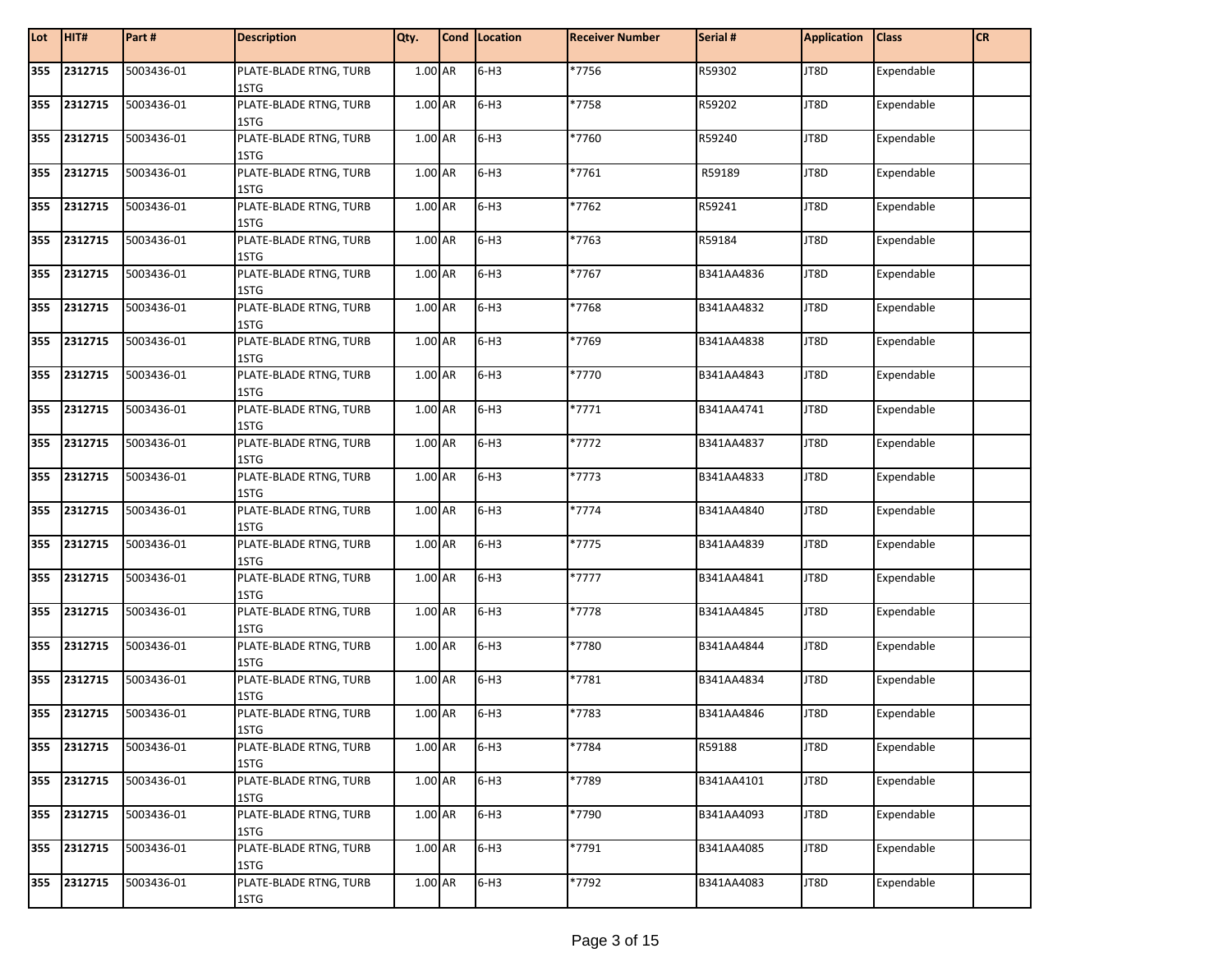| Lot | HIT#        | Part#      | <b>Description</b>                          | Qty.    | Cond   Location | <b>Receiver Number</b> | Serial #   | <b>Application</b> | <b>Class</b>      | <b>CR</b> |
|-----|-------------|------------|---------------------------------------------|---------|-----------------|------------------------|------------|--------------------|-------------------|-----------|
| 355 | 2312715     | 5003436-01 | PLATE-BLADE RTNG, TURB<br>1STG              | 1.00 AR | $6-H3$          | *7793                  | B341AA4082 | JT8D               | Expendable        |           |
| 355 | 2312715     | 5003436-01 | PLATE-BLADE RTNG, TURB<br>1STG              | 1.00 AR | $6-H3$          | *7794                  | B341AA4081 | JT8D               | Expendable        |           |
| 355 | 2312715     | 5003436-01 | PLATE-BLADE RTNG, TURB<br>1STG              | 1.00 AR | $6-H3$          | *7795                  | B341AA4080 | JT8D               | Expendable        |           |
| 355 | 2312715     | 5003436-01 | PLATE-BLADE RTNG, TURB<br>1STG              | 1.00 AR | $6-H3$          | *7796                  | B341AA4002 | JT8D               | Expendable        |           |
| 355 | 2312715     | 5003436-01 | PLATE-BLADE RTNG, TURB<br>1STG              | 1.00 AR | $6-H3$          | *7797                  | B341AA4001 | JT8D               | Expendable        |           |
| 355 | 2312715     | 5003436-01 | PLATE-BLADE RTNG, TURB<br>1STG              | 1.00 AR | $6-H3$          | *7798                  | B341AA4000 | JT8D               | Expendable        |           |
| 355 | 2312715     | 5003436-01 | PLATE-BLADE RTNG, TURB<br>1STG              | 1.00 AR | $6-H3$          | *7799                  | B341AA3999 | JT8D               | Expendable        |           |
| 355 | 2312715     | 5003436-01 | PLATE-BLADE RTNG, TURB<br>1STG              | 1.00 AR | $6-H3$          | *7800                  | B341AA3998 | JT8D               | Expendable        |           |
| 355 | 2312715     | 5003436-01 | PLATE-BLADE RTNG, TURB<br>1STG              | 1.00 AR | $6-H3$          | *7801                  | B341AA3997 | JT8D               | Expendable        |           |
| 355 | 2312715     | 5003436-01 | PLATE-BLADE RTNG, TURB<br>1STG              | 1.00 AR | $6-H3$          | *7802                  | B341AA3945 | JT8D               | Expendable        |           |
| 355 | 2312715     | 5003436-01 | PLATE-BLADE RTNG, TURB<br>1STG              | 1.00 AR | $6-H3$          | *7803                  | B341AA4829 | JT8D               | Expendable        |           |
| 355 | 2312715     | 5003662-01 | GEAR-ASSY, OF SPUR, FR ACCY<br><b>DRIVE</b> | 1.00 AR | $6-H3$          | Initial Import         | <b>NSN</b> | JT8D               | Expendable        |           |
| 355 | 2312715     | 5003662-01 | GEAR-ASSY, OF SPUR, FR ACCY<br><b>DRIVE</b> | 1.00 AR | $6-H3$          | Initial Import         | <b>NSN</b> | JT8D               | Expendable        |           |
| 355 | 2312715     | 5004021-01 | NO 4 BRG AIR SEAL                           | 1.00 AR | $6-H3$          | <b>Initial Import</b>  | <b>NSN</b> | JT8D               | Expendable        |           |
| 355 | 2312715     | 5004021-01 | NO 4 BRG AIR SEAL                           | 1.00 AR | $6-H3$          | <b>Initial Import</b>  | E1027      | JT8D               | Expendable        |           |
| 355 | 2312715     | 5004021-01 | NO 4 BRG AIR SEAL                           | 1.00 AR | $6-H3$          | Initial Import         | BA34579    | JT8D               | Expendable        |           |
| 355 | 2312715     | 5005669-01 | PLATE-BLADE RTNG, TURB<br>1STG              | 1.00 AR | $6-H3$          | Initial Import         | RY5482     | JT8D               | Expendable        |           |
| 355 | 2312715     | 5005669-01 | PLATE-BLADE RTNG, TURB<br>1STG              | 1.00 AR | $6-H3$          | Initial Import         | PU4167     | JT8D               | Expendable        |           |
| 355 | 2312715     | 5005669-01 | PLATE-BLADE RTNG, TURB<br>1STG              | 1.00 AR | $6-H3$          | Initial Import         | RY5848     | JT8D               | Expendable        |           |
| 355 | 2312715     | 5005669-01 | PLATE-BLADE RTNG, TURB<br>1STG              | 1.00 AR | $6-H3$          | Initial Import         | PU3986     | JT8D               | Expendable        |           |
| 355 | 2312715     | 5005669-01 | PLATE-BLADE RTNG, TURB<br>1STG              | 1.00 AR | $6-H3$          | Initial Import         | RY5500     | JT8D               | Expendable        |           |
|     | 355 2312715 | 5005669-01 | PLATE-BLADE RTNG, TURB<br>1STG              | 1.00 AR | $6-H3$          | Initial Import         | RY5503     | JJT8D              | <b>Expendable</b> |           |
|     | 355 2312715 | 5005669-01 | PLATE-BLADE RTNG, TURB<br>1STG              | 1.00 AR | $6-H3$          | *7422                  | RY5502     | JT8D               | Expendable        |           |
| 355 | 2312715     | 5005669-01 | PLATE-BLADE RTNG, TURB<br>1STG              | 1.00 AR | $6-H3$          | *7423                  | RY5488     | JT8D               | Expendable        |           |
| 355 | 2312715     | 5005669-01 | PLATE-BLADE RTNG, TURB<br>1STG              | 1.00 AR | $6-H3$          | $*7424$                | RY5483     | JT8D               | Expendable        |           |
| 355 | 2312715     | 5005669-01 | PLATE-BLADE RTNG, TURB<br>1STG              | 1.00 AR | $6-H3$          | *7425                  | RY5509     | JT8D               | Expendable        |           |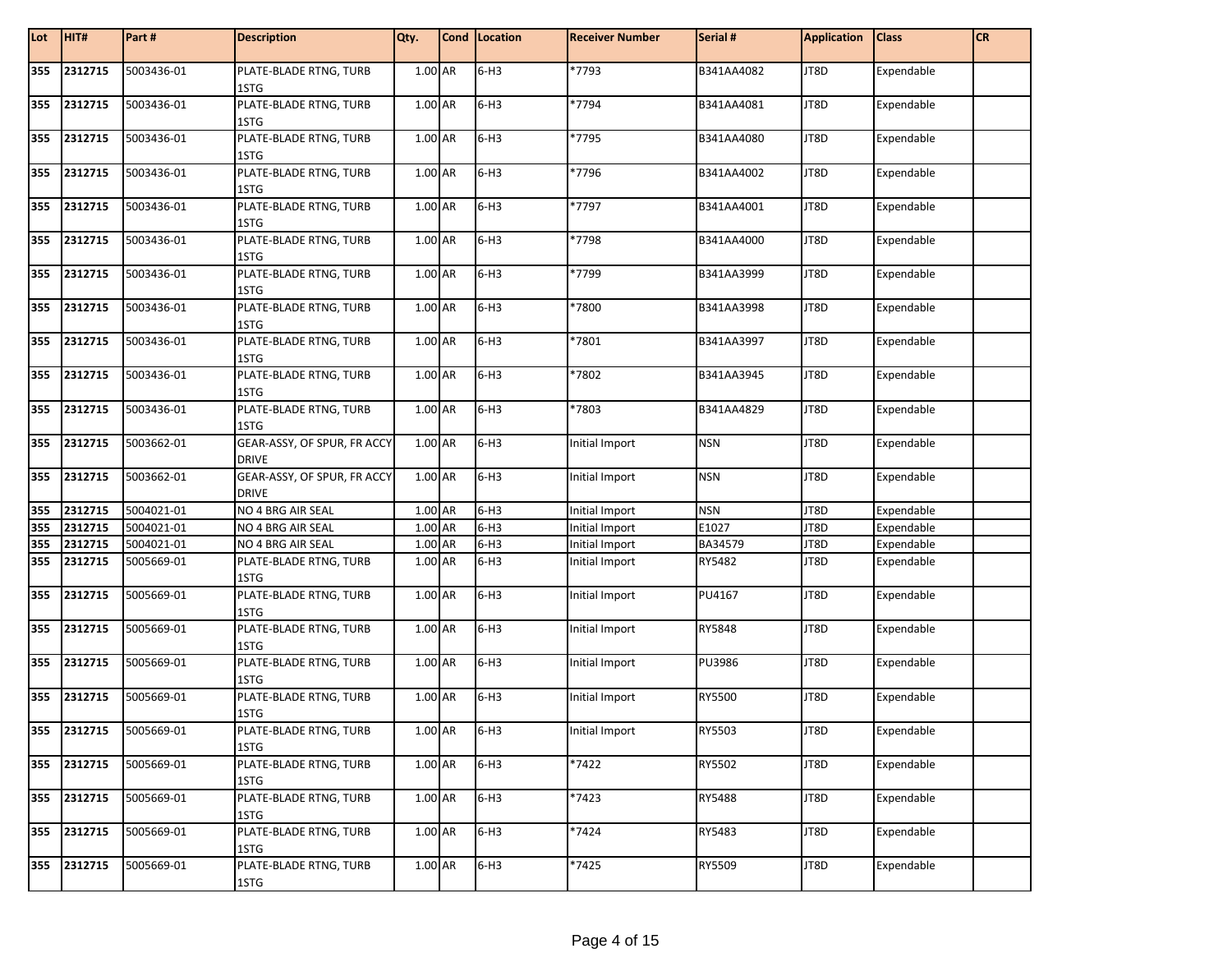| Lot | HIT#    | Part#      | <b>Description</b>             | Qty.    | Cond Location | <b>Receiver Number</b> | Serial # | <b>Application</b> | <b>Class</b> | <b>CR</b> |
|-----|---------|------------|--------------------------------|---------|---------------|------------------------|----------|--------------------|--------------|-----------|
| 355 | 2312715 | 5005669-01 | PLATE-BLADE RTNG, TURB<br>1STG | 1.00 AR | $6-H3$        | *7426                  | RY5491   | JT8D               | Expendable   |           |
| 355 | 2312715 | 5005669-01 | PLATE-BLADE RTNG, TURB<br>1STG | 1.00 AR | $6-H3$        | *7427                  | RY5487   | JT8D               | Expendable   |           |
| 355 | 2312715 | 5005669-01 | PLATE-BLADE RTNG, TURB<br>1STG | 1.00 AR | $6-H3$        | *7428                  | RY5510   | JT8D               | Expendable   |           |
| 355 | 2312715 | 5005669-01 | PLATE-BLADE RTNG, TURB<br>1STG | 1.00 AR | $6-H3$        | *7429                  | RY5484   | JT8D               | Expendable   |           |
| 355 | 2312715 | 5005669-01 | PLATE-BLADE RTNG, TURB<br>1STG | 1.00 AR | $6-H3$        | *7430                  | PT7661   | JT8D               | Expendable   |           |
| 355 | 2312715 | 5005669-01 | PLATE-BLADE RTNG, TURB<br>1STG | 1.00 AR | $6-H3$        | *7431                  | PU4165   | JT8D               | Expendable   |           |
| 355 | 2312715 | 5005669-01 | PLATE-BLADE RTNG, TURB<br>1STG | 1.00 AR | $6-H3$        | *7432                  | PU4161   | JT8D               | Expendable   |           |
| 355 | 2312715 | 5005669-01 | PLATE-BLADE RTNG, TURB<br>1STG | 1.00 AR | $6-H3$        | *7433                  | PU4164   | JT8D               | Expendable   |           |
| 355 | 2312715 | 5005669-01 | PLATE-BLADE RTNG, TURB<br>1STG | 1.00 AR | $6-H3$        | *7434                  | PT7663   | JT8D               | Expendable   |           |
| 355 | 2312715 | 5005669-01 | PLATE-BLADE RTNG, TURB<br>1STG | 1.00 AR | $6-H3$        | *7435                  | PT7560   | JT8D               | Expendable   |           |
| 355 | 2312715 | 5005669-01 | PLATE-BLADE RTNG, TURB<br>1STG | 1.00 AR | $6-H3$        | *7436                  | PU4162   | JT8D               | Expendable   |           |
| 355 | 2312715 | 5005669-01 | PLATE-BLADE RTNG, TURB<br>1STG | 1.00 AR | $6-H3$        | *7437                  | PT7666   | JT8D               | Expendable   |           |
| 355 | 2312715 | 5005669-01 | PLATE-BLADE RTNG, TURB<br>1STG | 1.00 AR | $6-H3$        | *7438                  | PU4399   | JT8D               | Expendable   |           |
| 355 | 2312715 | 5005669-01 | PLATE-BLADE RTNG, TURB<br>1STG | 1.00 AR | $6-H3$        | *7439                  | PT7801   | JT8D               | Expendable   |           |
| 355 | 2312715 | 5005669-01 | PLATE-BLADE RTNG, TURB<br>1STG | 1.00 AR | $6-H3$        | *7440                  | PT7510   | JT8D               | Expendable   |           |
| 355 | 2312715 | 5005669-01 | PLATE-BLADE RTNG, TURB<br>1STG | 1.00 AR | $6-H3$        | *7441                  | PT7445   | JT8D               | Expendable   |           |
| 355 | 2312715 | 5005669-01 | PLATE-BLADE RTNG, TURB<br>1STG | 1.00 AR | $6-H3$        | *7442                  | PT7331   | JT8D               | Expendable   |           |
| 355 | 2312715 | 5005669-01 | PLATE-BLADE RTNG, TURB<br>1STG | 1.00 AR | $6-H3$        | $*_{7443}$             | PT7159   | JT8D               | Expendable   |           |
| 355 | 2312715 | 5005669-01 | PLATE-BLADE RTNG, TURB<br>1STG | 1.00 AR | $6-H3$        | *7444                  | PT7020   | JT8D               | Expendable   |           |
| 355 | 2312715 | 5005669-01 | PLATE-BLADE RTNG, TURB<br>1STG | 1.00 AR | $6-H3$        | *7445                  | PT7018   | JT8D               | Expendable   |           |
| 355 | 2312715 | 5005669-01 | PLATE-BLADE RTNG, TURB<br>1STG | 1.00 AR | $6-H3$        | *7446                  | PT7014   | JT8D               | Expendable   |           |
| 355 | 2312715 | 5005669-01 | PLATE-BLADE RTNG, TURB<br>1STG | 1.00 AR | $6-H3$        | *7447                  | PU3771   | JT8D               | Expendable   |           |
| 355 | 2312715 | 5005669-01 | PLATE-BLADE RTNG, TURB<br>1STG | 1.00 AR | $6-H3$        | *7448                  | PU4331   | JT8D               | Expendable   |           |
| 355 | 2312715 | 5005669-01 | PLATE-BLADE RTNG, TURB<br>1STG | 1.00 AR | $6-H3$        | *7449                  | PU3882   | JT8D               | Expendable   |           |
| 355 | 2312715 | 5005669-01 | PLATE-BLADE RTNG, TURB<br>1STG | 1.00 AR | $6-H3$        | *7450                  | PU4336   | JT8D               | Expendable   |           |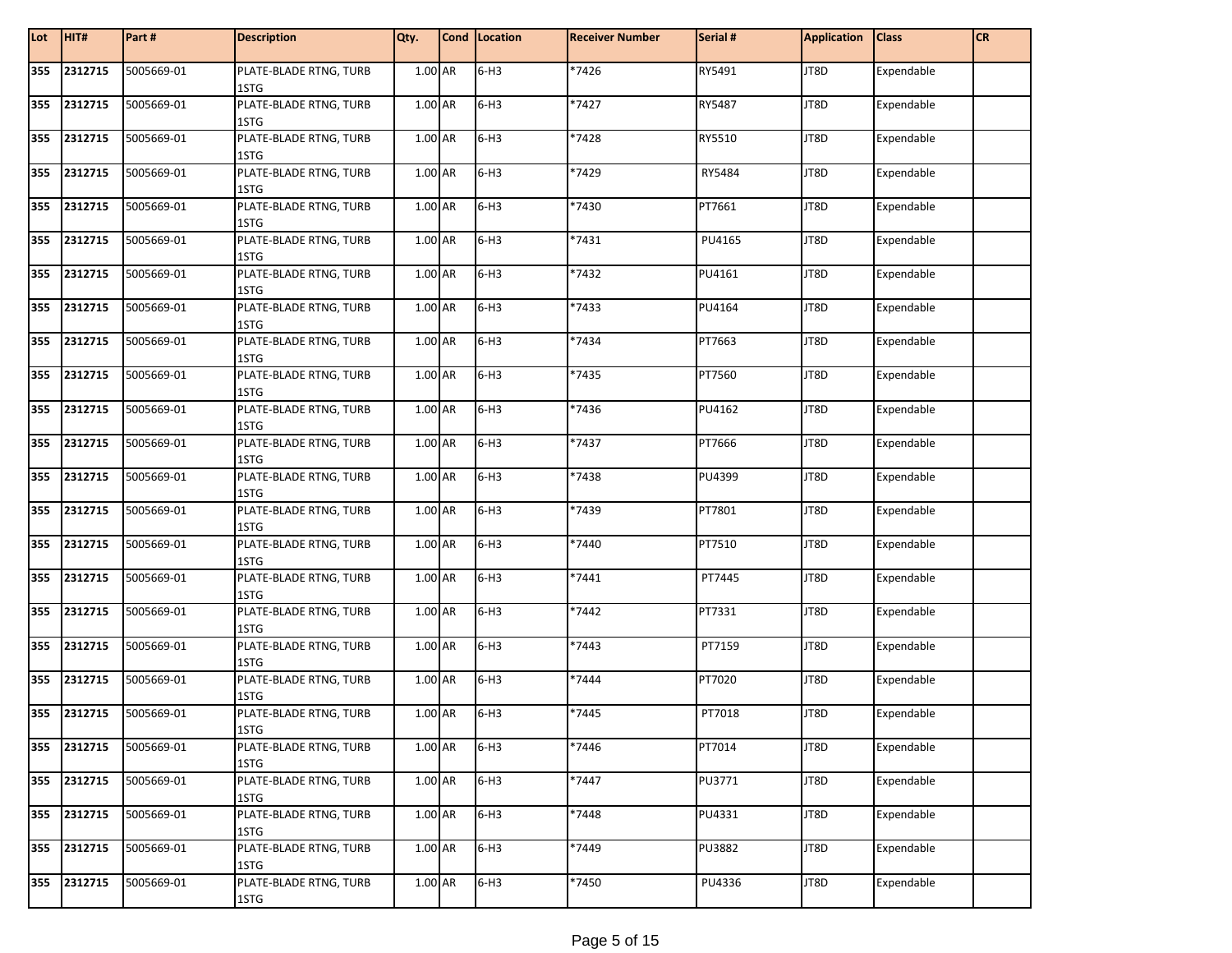| Lot | HIT#        | Part#      | <b>Description</b>                            | Qty.    | Cond   Location | <b>Receiver Number</b> | Serial #      | <b>Application</b> | <b>Class</b> | <b>CR</b> |
|-----|-------------|------------|-----------------------------------------------|---------|-----------------|------------------------|---------------|--------------------|--------------|-----------|
| 355 | 2312715     | 5005669-01 | PLATE-BLADE RTNG, TURB<br>1STG                | 1.00 AR | $6-H3$          | *7451                  | BKLBCR2479    | JT8D               | Expendable   |           |
| 355 | 2312715     | 5005669-01 | PLATE-BLADE RTNG, TURB<br>1STG                | 1.00 AR | $6-H3$          | *7453                  | BKLBCR9478    | JT8D               | Expendable   |           |
| 355 | 2312715     | 5005669-01 | PLATE-BLADE RTNG, TURB<br>1STG                | 1.00 AR | $6-H3$          | *7454                  | PU3780        | JT8D               | Expendable   |           |
| 355 | 2312715     | 5005669-01 | PLATE-BLADE RTNG, TURB<br>1STG                | 1.00 AR | $6-H3$          | $*7455$                | <b>PU3777</b> | JT8D               | Expendable   |           |
| 355 | 2312715     | 5005669-01 | PLATE-BLADE RTNG, TURB<br>1STG                | 1.00 AR | $6-H3$          | *7471                  | RY5343        | JT8D               | Expendable   |           |
| 355 | 2312715     | 5005669-01 | PLATE-BLADE RTNG, TURB<br>1STG                | 1.00 AR | $6-H3$          | *7472                  | RY5676        | JT8D               | Expendable   |           |
| 355 | 2312715     | 5005669-01 | PLATE-BLADE RTNG, TURB<br>1STG                | 1.00 AR | $6-H3$          | 600                    | PN4461        | JT8D               | Expendable   |           |
| 355 | 2312715     | 5007118-01 | TUBE-ASSY OF, PT7<br><b>CONDESENTION TRAP</b> | 1.00 AR | $6-H3$          | 293                    | <b>NSN</b>    | JT8D               | Expendable   |           |
| 355 | 2312715     | 5007118-01 | TUBE-ASSY OF, PT7<br><b>CONDESENTION TRAP</b> | 1.00 AR | $6-H3$          | 295                    | <b>NSN</b>    | JT8D               | Expendable   |           |
| 355 | 2312715     | 519001     | RETAINER-OIL SEAL,<br><b>TACHOMETER DR</b>    | 1.00 AR | $6-H3$          | Initial Import         | <b>NSN</b>    | JT8D               | Expendable   |           |
| 355 | 2312715     | 525960     | SPACER-SEAL                                   | 1.00 AR | $6-H3$          | 206                    | CEC4323       | JT8D               | Expendable   |           |
| 355 | 2312715     | 525961     | <b>SPACER SEAL</b>                            | 1.00 AR | $6-H3$          | 207                    | <b>NSN</b>    | JT8D               | Expendable   |           |
| 355 | 2312715     | 525961     | SPACER SEAL                                   | 1.00 AR | $6-H3$          | 208                    | <b>NSN</b>    | JT8D               | Expendable   |           |
| 355 | 2312715     | 525961     | <b>SPACER SEAL</b>                            | 1.00 AR | $6-H3$          | 209                    | B79787        | JT8D               | Expendable   |           |
| 355 | 2312715     | 525961     | <b>SPACER SEAL</b>                            | 1.00 AR | $6-H3$          | 210                    | B01865        | JT8D               | Expendable   |           |
| 355 | 2312715     | 525961     | <b>SPACER SEAL</b>                            | 1.00 AR | $6-H3$          | $\overline{211}$       | B56000        | JT8D               | Expendable   |           |
| 355 | 2312715     | 525961     | <b>SPACER SEAL</b>                            | 1.00 AR | $6-H3$          | 212                    | <b>NSN</b>    | JT8D               | Expendable   |           |
| 355 | 2312715     | 525961     | <b>SPACER SEAL</b>                            | 1.00 AR | $6-H3$          | 213                    | 6AS-303       | JT8D               | Expendable   |           |
| 355 | 2312715     | 525961     | <b>SPACER SEAL</b>                            | 1.00 AR | $6-H3$          | 214                    | <b>B740</b>   | JT8D               | Expendable   |           |
| 355 | 2312715     | 525961     | <b>SPACER SEAL</b>                            | 1.00 AR | $6-H3$          | 215                    | B50388        | JT8D               | Expendable   |           |
| 355 | 2312715     | 525962     | SPACER-SEAL                                   | 1.00 AR | $6-H3$          | 217                    | <b>NSN</b>    | JT8D               | Expendable   |           |
| 355 | 2312715     | 525962     | SPACER-SEAL                                   | 1.00 AR | $6-H3$          | 218                    | <b>NSN</b>    | JT8D               | Expendable   |           |
| 355 | 2312715     | 525962     | SPACER-SEAL                                   | 1.00 AR | $6-H3$          | 219                    | B58577        | JT8D               | Expendable   |           |
| 355 | 2312715     | 525962     | SPACER-SEAL                                   | 1.00 AR | $6-H3$          | 220                    | <b>NSN</b>    | JT8D               | Expendable   |           |
| 355 | 2312715     | 530811-001 | #5 BRG SCAVENGE TUBE                          | 1.00 AR | $6-H3$          | 495                    | <b>NSN</b>    | JT8D               | Expendable   |           |
| 355 | 2312715     | 530811-001 | #5 BRG SCAVENGE TUBE                          | 1.00 AR | $6-H3$          | 496                    | <b>NSN</b>    | JT8D               | Expendable   |           |
| 355 | 2312715     | 538946     | <b>LOCK-NO 4 1/2 BRG</b>                      | 1.00 AR | $6-H3$          | Initial Import         | <b>NSN</b>    | JT8D               | Expendable   |           |
| 355 | 2312715     | 538946     | LOCK-NO 4 1/2 BRG                             | 1.00 AR | $6-H3$          | Initial Import         | <b>NSN</b>    | JT8D               | Expendable   |           |
| 355 | 2312715     | 538946     | LOCK-NO 4 1/2 BRG                             | 1.00 AR | $6-H3$          | Initial Import         | <b>NSN</b>    | JT8D               | Expendable   |           |
|     | 355 2312715 | 538948     | NUT-BRG RTNG, EXT THD                         | 1.00 AR | $6-H3$          | Initial Import         | <b>NSN</b>    | JT8D               | Expendable   |           |
|     |             |            | 4.375-16-LH-X1.542                            |         |                 |                        |               |                    |              |           |
|     | 355 2312715 | 538948     | NUT-BRG RTNG, EXT THD<br>4.375-16-LH-X1.542   | 1.00 AR | $6-H3$          | Initial Import         | <b>NSN</b>    | JT8D               | Expendable   |           |
| 355 | 2312715     | 544858     | TUBE ASSY OF, SCAV, #4 BRG<br>INR, INTERNAL   | 1.00 AR | $6-H3$          | 308                    | <b>NSN</b>    | JT8D               | Expendable   |           |
| 355 | 2312715     | 544862     | #4 TUBE TRANSFER<br>SCAVENGE                  | 1.00 AR | $6-H3$          | 526                    | <b>NSN</b>    | JT8D               | Expendable   |           |
| 355 | 2312715     | 544862     | #4 TUBE TRANSFER<br>SCAVENGE                  | 1.00 AR | $6-H3$          | 528                    | <b>NSN</b>    | JT8D               | Expendable   |           |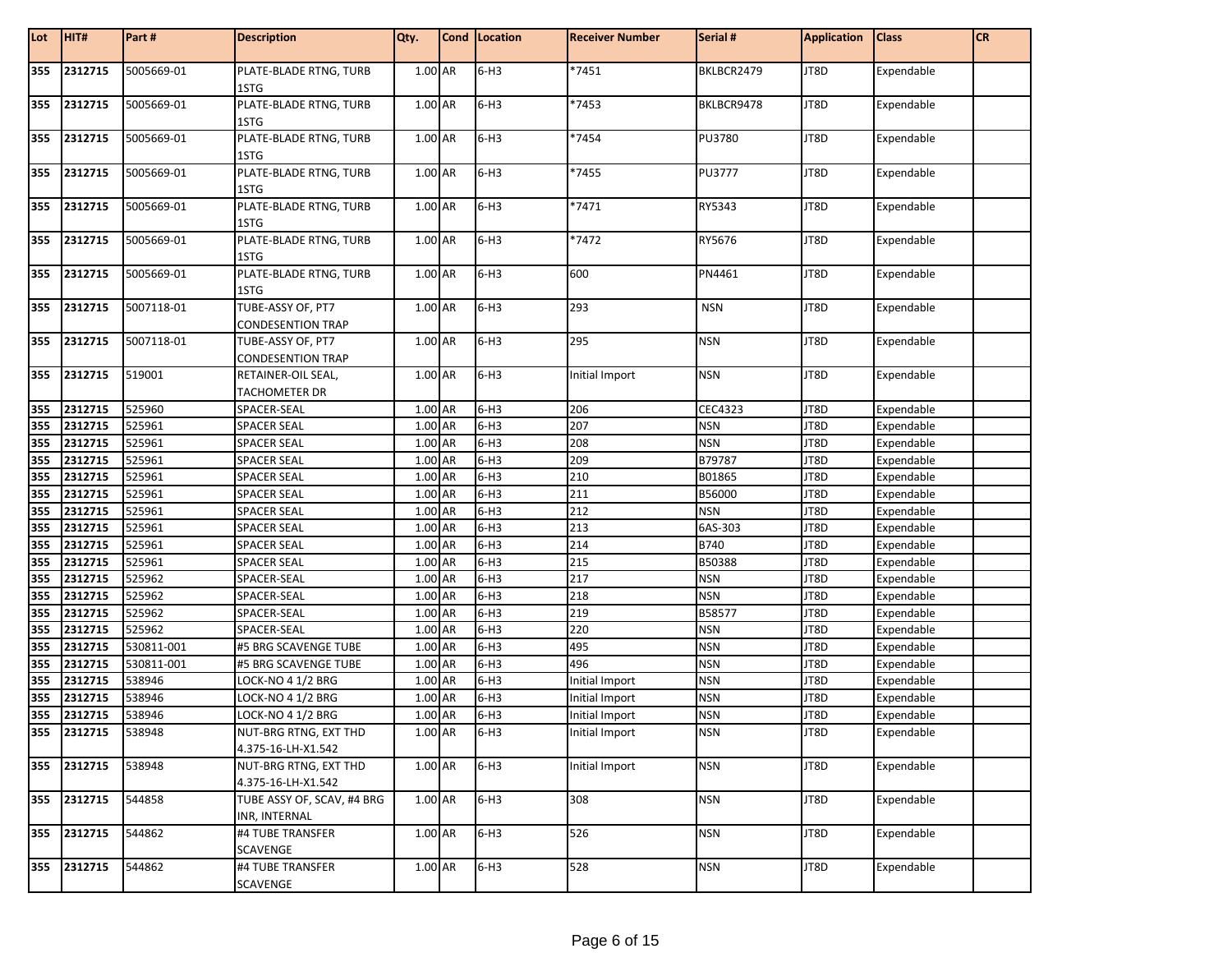| Lot        | HIT#               | Part#            | <b>Description</b>                       | Qty.               | Cond   Location  | <b>Receiver Number</b> | Serial #                 | <b>Application</b> | <b>Class</b>             | <b>CR</b> |
|------------|--------------------|------------------|------------------------------------------|--------------------|------------------|------------------------|--------------------------|--------------------|--------------------------|-----------|
| 355        |                    |                  |                                          | 1.00 AR            | $6-H3$           |                        |                          |                    |                          |           |
|            | 2312715            | 544862           | #4 TUBE TRANSFER<br>SCAVENGE             |                    |                  | 529                    | <b>NSN</b>               | JT8D               | Expendable               |           |
| 355        | 2312715            | 565018           | OIL TANK STRAP ASSY                      | 1.00 AR            | $6-H3$           | 250                    | <b>NSN</b>               | JT8D               | Expendable               |           |
| 355        | 2312715            | 565018           | OIL TANK STRAP ASSY                      | 1.00 AR            | $6-H3$           | 251                    | <b>NSN</b>               | JT8D               | Expendable               |           |
| 355        | 2312715            | 565018           | OIL TANK STRAP ASSY                      | 1.00 AR            | $6-H3$           | 252                    | <b>NSN</b>               | JT8D               | Expendable               |           |
| 355        | 2312715            | 565018           | OIL TANK STRAP ASSY                      | 1.00R              | $6-H3$           | 2725                   | <b>NSN</b>               | JT8D               | Expendable               |           |
| 355        | 2312715            | 633762           | <b>TUBE TRANSFER</b>                     | 1.00 AR            | $6-H3$           | 516                    | <b>NSN</b>               | JT8D               | Expendable               |           |
| 355        | 2312715            | 633762           | TUBE TRANSFER                            | 1.00 AR            | $6-H3$           | 517                    | <b>NSN</b>               | JT8D               | Expendable               |           |
| 355        | 2312715            | 633762           | TUBE TRANSFER                            | 1.00 AR            | $6-H3$           | 518                    | <b>NSN</b>               | JT8D               | Expendable               |           |
| 355        | 2312715            | 633762           | <b>TUBE TRANSFER</b>                     | 1.00 AR            | $6-H3$           | 519                    | <b>NSN</b>               | JT8D               | Expendable               |           |
| 355        | 2312715            | 633762           | <b>TUBE TRANSFER</b>                     | 1.00 AR            | $6-H3$           | 520                    | <b>NSN</b>               | JT8D               | Expendable               |           |
| 355        | 2312715            | 633762           | <b>TUBE TRANSFER</b>                     | 1.00 AR            | $6-H3$           | 521                    | <b>NSN</b>               | JT8D               | Expendable               |           |
| 355        | 2312715            | 633762           | <b>TUBE TRANSFER</b>                     | 1.00 AR            | $6-H3$           | 522                    | <b>NSN</b>               | JT8D               | Expendable               |           |
| 355        | 2312715            | 633762           | TUBE TRANSFER                            | 1.00 AR            | $6-H3$           | 523                    | <b>NSN</b>               | JT8D               | Expendable               |           |
| 355        | 2312715            | 633762           | TUBE TRANSFER                            | 1.00 AR            | $6-H3$           | 524                    | <b>NSN</b>               | JT8D               | Expendable               |           |
| 355        | 2312715            | 633762           | <b>TUBE TRANSFER</b>                     | 1.00 AR            | $6-H3$           | 525                    | <b>NSN</b>               | JT8D               | Expendable               |           |
| 355        | 2312715            | 636985           | TUBE-ASSY OF, BRTHR, NO 4                | 1.00 AR            | $6-H3$           | 296                    | <b>NSN</b>               | JT8D               | Expendable               |           |
|            |                    |                  | <b>BRG</b>                               |                    |                  |                        |                          |                    |                          |           |
| 355        | 2312715            | 648539           | LOWER TOWER SHAFT BRG                    | 1.00 AR            | $6-H3$           | Initial Import         | A3974                    | JT8D               | Expendable               |           |
| 355        | 2312715            | 648539           | LOWER TOWER SHAFT BRG                    | 1.00 AR            | $6-H3$           | Initial Import         | A2920                    | JT8D               | Expendable               |           |
| 355        | 2312715            | 648539           | LOWER TOWER SHAFT BRG                    | 1.00 AR            | $6-H3$           | Initial Import         | A3006                    | JT8D               | Expendable               |           |
| 355        | 2312715            | 648539           | LOWER TOWER SHAFT BRG                    | 1.00 AR            | $6-H3$           | <b>Initial Import</b>  | SAD1AH3564               | JT8D               | Expendable               |           |
| 355        | 2312715            | 648539           | LOWER TOWER SHAFT BRG                    | 1.00 AR            | $6-H3$           | Initial Import         | A4111                    | JT8D               | Expendable               |           |
| 355        | 2312715            | 648539           | LOWER TOWER SHAFT BRG                    | 1.00 AR            | $6-H3$           | Initial Import         | A1275                    | JT8D               | Expendable               |           |
| 355        | 2312715            | 648539           | LOWER TOWER SHAFT BRG                    | 1.00 AR            | $6-H3$           | Initial Import         | A2952                    | JT8D               | Expendable               |           |
| 355        | 2312715            | 648539           | LOWER TOWER SHAFT BRG                    | 1.00 AR            | $6-H3$           | Initial Import         | A1401                    | JT8D               | Expendable               |           |
| 355        | 2312715            | 648539           | LOWER TOWER SHAFT BRG                    | 1.00 AR            | $6-H3$           | Initial Import         | 172734                   | JT8D               | Expendable               |           |
| 355        | 2312715            | 648539           | LOWER TOWER SHAFT BRG                    | 1.00 AR            | $6-H3$           | Initial Import         | 9803                     | JT8D               | Expendable               |           |
| 355        | 2312715            | 648539           | LOWER TOWER SHAFT BRG                    | 1.00 AR            | $6-H3$           | Initial Import         | P9955                    | JT8D               | Expendable               |           |
| 355        | 2312715            | 648539           | LOWER TOWER SHAFT BRG                    | 1.00 AR            | $6-H3$           | Initial Import         | A3639                    | JT8D               | Expendable               |           |
| 355        | 2312715            | 650520           | BEARING-BALL GRBX DRIVE<br>LOWER         | 1.00 AR            | $6-H3$           | Initial Import         | H1434                    | JT8D               | Expendable               |           |
| 355        | 2312715            | 650520           | BEARING-BALL GRBX DRIVE                  | 1.00 AR            | $6-H3$           | Initial Import         | G0480                    | JT8D               | Expendable               |           |
|            |                    |                  | LOWER                                    |                    |                  |                        |                          |                    |                          |           |
| 355        | 2312715            | 675511           | <b>GRBX DR BRG RTNG PLATE</b>            | 1.00 AR            | $6-H3$           | Initial Import         | <b>NSN</b>               | JT8D               | Expendable               |           |
| 355<br>355 | 2312715<br>2312715 | 676873           | TUBE-TRANSFER, OIL                       | 1.00 AR            | $6-H3$<br>$6-H3$ | 309<br>310             | <b>NSN</b><br><b>NSN</b> | JT8D<br>JT8D       | Expendable               |           |
| 355        | 2312715            | 676873<br>676873 | TUBE-TRANSFER, OIL<br>TUBE-TRANSFER, OIL | 1.00 AR<br>1.00 AR | $6-H3$           | 311                    | <b>NSN</b>               | JT8D               | Expendable<br>Expendable |           |
|            |                    |                  | TUBE-TRANSFER, OIL                       |                    | $6-H3$           | 313                    |                          | JT8D               |                          |           |
| 355        | 2312715<br>2312715 | 676873<br>676873 | TUBE-TRANSFER, OIL                       | 1.00 AR<br>1.00 AR | $6-H3$           | 314                    | <b>NSN</b><br>NSN.       | JT8D               | Expendable<br>Expendable |           |
| 355<br>355 | 2312715            | 676873           | TUBE-TRANSFER, OIL                       | 1.00 AR            | $6-H3$           | 315                    | <b>NSN</b>               | JT8D               | Expendable               |           |
| 355        | 2312715            | 676873           | TUBE-TRANSFER, OIL                       | 1.00 AR            | $6-H3$           | 317                    | <b>NSN</b>               | JT8D               | Expendable               |           |
| 355        | 2312715            | 676873           | TUBE-TRANSFER, OIL                       | 1.00 AR            | $6-H3$           | 319                    | <b>NSN</b>               | JT8D               | Expendable               |           |
| 355        | 2312715            | 676874           | MANIFOLD ASSY OF, NO 5                   | 1.00 AR            | $6-H3$           | Initial Import         | <b>NSN</b>               | JT8D               | Rotable                  |           |
|            |                    |                  | <b>BRG</b>                               |                    |                  |                        |                          |                    |                          |           |
| 355        | 2312715            | 676874           | MANIFOLD ASSY OF, NO 5<br><b>BRG</b>     | 1.00 AR            | $6-H3$           | Initial Import         | 5197                     | JT8D               | Rotable                  |           |
| 355        | 2312715            | 676900           | NO 5 BRG OUTER RTNG NUT                  | 1.00 AR            | $6-H3$           | Initial Import         | <b>NSN</b>               | JT8D               | Expendable               |           |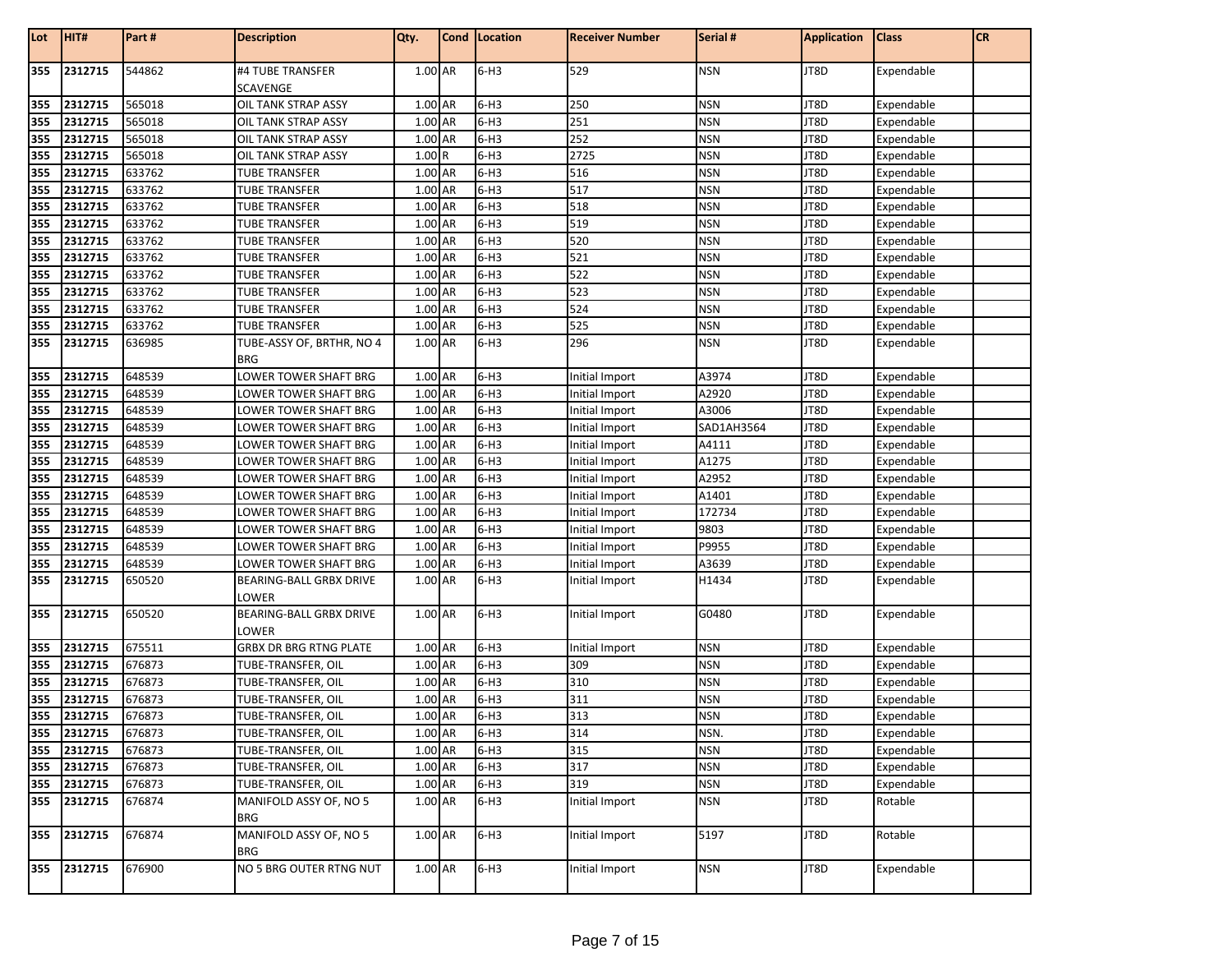| Lot | HIT#        | Part#  | <b>Description</b>                          | Qty.    | Cond   Location | <b>Receiver Number</b> | Serial #   | <b>Application</b> | <b>Class</b> | <b>CR</b> |
|-----|-------------|--------|---------------------------------------------|---------|-----------------|------------------------|------------|--------------------|--------------|-----------|
| 355 | 2312715     | 676900 | NO 5 BRG OUTER RTNG NUT                     | 1.00 AR | $6-H3$          | Initial Import         | <b>NSN</b> | JT8D               | Expendable   |           |
| 355 | 2312715     | 719837 | <b>HPC ROTOR TUBE</b>                       | 1.00 AR | $6-H3$          | 497                    | UN2610     | JT8D               | Expendable   |           |
| 355 | 2312715     | 728981 | SPACER-SEAL                                 | 1.00 AR | $6-H3$          | 221                    | <b>NSN</b> | JT8D               | Expendable   |           |
| 355 | 2312715     | 728981 | SPACER-SEAL                                 | 1.00 AR | $6-H3$          | 222                    | <b>NSN</b> | JT8D               | Expendable   |           |
| 355 | 2312715     | 728981 | SPACER-SEAL                                 | 1.00 AR | $6-H3$          | 223                    | C8626      | JT8D               | Expendable   |           |
| 355 | 2312715     | 728981 | SPACER-SEAL                                 | 1.00 AR | $6-H3$          | 224                    | <b>NSN</b> | JT8D               | Expendable   |           |
| 355 | 2312715     | 728981 | SPACER-SEAL                                 | 1.00 AR | $6-H3$          | 225                    | <b>NSN</b> | JT8D               | Expendable   |           |
| 355 | 2312715     | 728981 | SPACER-SEAL                                 | 1.00 AR | $6-H3$          | 226                    | <b>NSN</b> | JT8D               | Expendable   |           |
| 355 | 2312715     | 728981 | SPACER-SEAL                                 | 1.00 AR | $6-H3$          | 227                    | A6502      | JT8D               | Expendable   |           |
| 355 | 2312715     | 738184 | <b>UPPER TOWER SHAFT BRG</b>                | 1.00 AR | $6-H3$          | Initial Import         | SCWKAM4252 | JT8D               | Expendable   |           |
| 355 | 2312715     | 738184 | UPPER TOWER SHAFT BRG                       | 1.00 AR | $6-H3$          | Initial Import         | 10582      | JT8D               | Expendable   |           |
| 355 | 2312715     | 738184 | UPPER TOWER SHAFT BRG                       | 1.00 AR | $6-H3$          | Initial Import         | 1002       | JT8D               | Expendable   |           |
| 355 | 2312715     | 738184 | UPPER TOWER SHAFT BRG                       | 1.00 AR | $6-H3$          | Initial Import         | 6288       | JT8D               | Expendable   |           |
| 355 | 2312715     | 738184 | UPPER TOWER SHAFT BRG                       | 1.00 AR | $6-H3$          | Initial Import         | 9391       | JT8D               | Expendable   |           |
| 355 | 2312715     | 738184 | UPPER TOWER SHAFT BRG                       | 1.00 AR | $6-H3$          | Initial Import         | 6309       | JT8D               | Expendable   |           |
| 355 | 2312715     | 738184 | UPPER TOWER SHAFT BRG                       | 1.00 AR | $6-H3$          | Initial Import         | 10205      | JT8D               | Expendable   |           |
| 355 | 2312715     | 738185 | UPPER TOWER SHAFT BRG                       | 1.00 AR | $6-H3$          | Initial Import         | H2035      | JT8D               | Expendable   |           |
| 355 | 2312715     | 738185 | UPPER TOWER SHAFT BRG                       | 1.00 AR | $6-H3$          | Initial Import         | J3015      | JT8D               | Expendable   |           |
| 355 | 2312715     | 740260 | NUT-BRG RTNG, INTERNAL                      | 1.00 AR | $6-H3$          | Initial Import         | <b>NSN</b> | JT8D               | Expendable   |           |
|     |             |        | THD                                         |         |                 |                        |            |                    |              |           |
| 355 | 2312715     | 740260 | NUT-BRG RTNG, INTERNAL                      | 1.00 AR | $6-H3$          | Initial Import         | <b>NSN</b> | JT8D               | Expendable   |           |
|     |             |        | THD                                         |         |                 |                        |            |                    |              |           |
| 355 | 2312715     | 749367 | TEE, TUBE                                   | 1.00 AR | $6-H3$          | 265                    | <b>NSN</b> | JT8D               | Expendable   |           |
| 355 | 2312715     | 757937 | SHAFT-GRBX DR                               | 1.00 AR | $6-H3$          | 187                    | UR8258     | JT8D               | Expendable   |           |
| 355 | 2312715     | 757937 | SHAFT-GRBX DR                               | 1.00 AR | $6-H3$          | 188                    | TT0319     | JT8D               | Expendable   |           |
| 355 | 2312715     | 757937 | SHAFT-GRBX DR                               | 1.00 AR | $6-H3$          | 189                    | UR8335     | JT8D               | Expendable   |           |
| 355 | 2312715     | 757937 | SHAFT-GRBX DR                               | 1.00 AR | $6-H3$          | 190                    | RZ1805     | JT8D               | Expendable   |           |
| 355 | 2312715     | 757937 | SHAFT-GRBX DR                               | 1.00 AR | $6-H3$          | 191                    | UR8621     | JT8D               | Expendable   |           |
| 355 | 2312715     | 757937 | SHAFT-GRBX DR                               | 1.00 AR | $6-H3$          | 192                    | R21874     | JT8D               | Expendable   |           |
| 355 | 2312715     | 757937 | SHAFT-GRBX DR                               | 1.00 AR | $6-H3$          | 193                    | UR8287     | JT8D               | Expendable   |           |
| 355 | 2312715     | 757937 | SHAFT-GRBX DR                               | 1.00 AR | $6-H3$          | 194                    | RZ1892     | JT8D               | Expendable   |           |
| 355 | 2312715     | 757969 | NO 3 BRG OUT RACE RTNG<br><b>NUT</b>        | 1.00 AR | $6-H3$          | Initial Import         | <b>NSN</b> | JT8D               | Expendable   |           |
| 355 | 2312715     | 758280 | NO 1 BRG SEAL SEAT                          | 1.00 AR | $6-H3$          | 161                    | 103        | JT8D               | Expendable   |           |
| 355 | 2312715     | 758280 | NO 1 BRG SEAL SEAT                          | 1.00 AR | $6-H3$          | 162                    | 6953       | JT8D               | Expendable   |           |
| 355 | 2312715     | 758968 | TURB SHAFT COUPLING LOCK                    | 1.00 AR | $6-H3$          | Initial Import         | NSN        | JT8D               | Expendable   |           |
|     |             |        |                                             |         |                 |                        |            |                    |              |           |
|     | 355 2312715 | 759747 | NO 6 BRG SCAV PUMP SPUR<br><b>GEARSHAFT</b> | 1.00 AR | $6-H3$          | Initial Import         | <b>NSN</b> | JT8D               | Expendable   |           |
| 355 | 2312715     | 759747 | NO 6 BRG SCAV PUMP SPUR<br><b>GEARSHAFT</b> | 1.00 AR | $6-H3$          | Initial Import         | <b>NSN</b> | JT8D               | Expendable   |           |
| 355 | 2312715     | 759747 | NO 6 BRG SCAV PUMP SPUR<br><b>GEARSHAFT</b> | 1.00 AR | $6-H3$          | Initial Import         | <b>NSN</b> | JT8D               | Expendable   |           |
| 355 | 2312715     | 759747 | NO 6 BRG SCAV PUMP SPUR<br>GEARSHAFT        | 1.00 AR | $6-H3$          | Initial Import         | <b>NSN</b> | JT8D               | Expendable   |           |
| 355 | 2312715     | 759747 | NO 6 BRG SCAV PUMP SPUR<br>GEARSHAFT        | 1.00 AR | $6-H3$          | Initial Import         | <b>NSN</b> | JT8D               | Expendable   |           |
| 355 | 2312715     | 760069 | <b>TUBE TRANSFER</b>                        | 1.00 AR | $6-H3$          | 502                    | <b>NSN</b> | JT8D               | Expendable   |           |
|     | 355 2312715 | 760069 | <b>TUBE TRANSFER</b>                        | 1.00 AR | $6-H3$          | 503                    |            | JT8D               | Expendable   |           |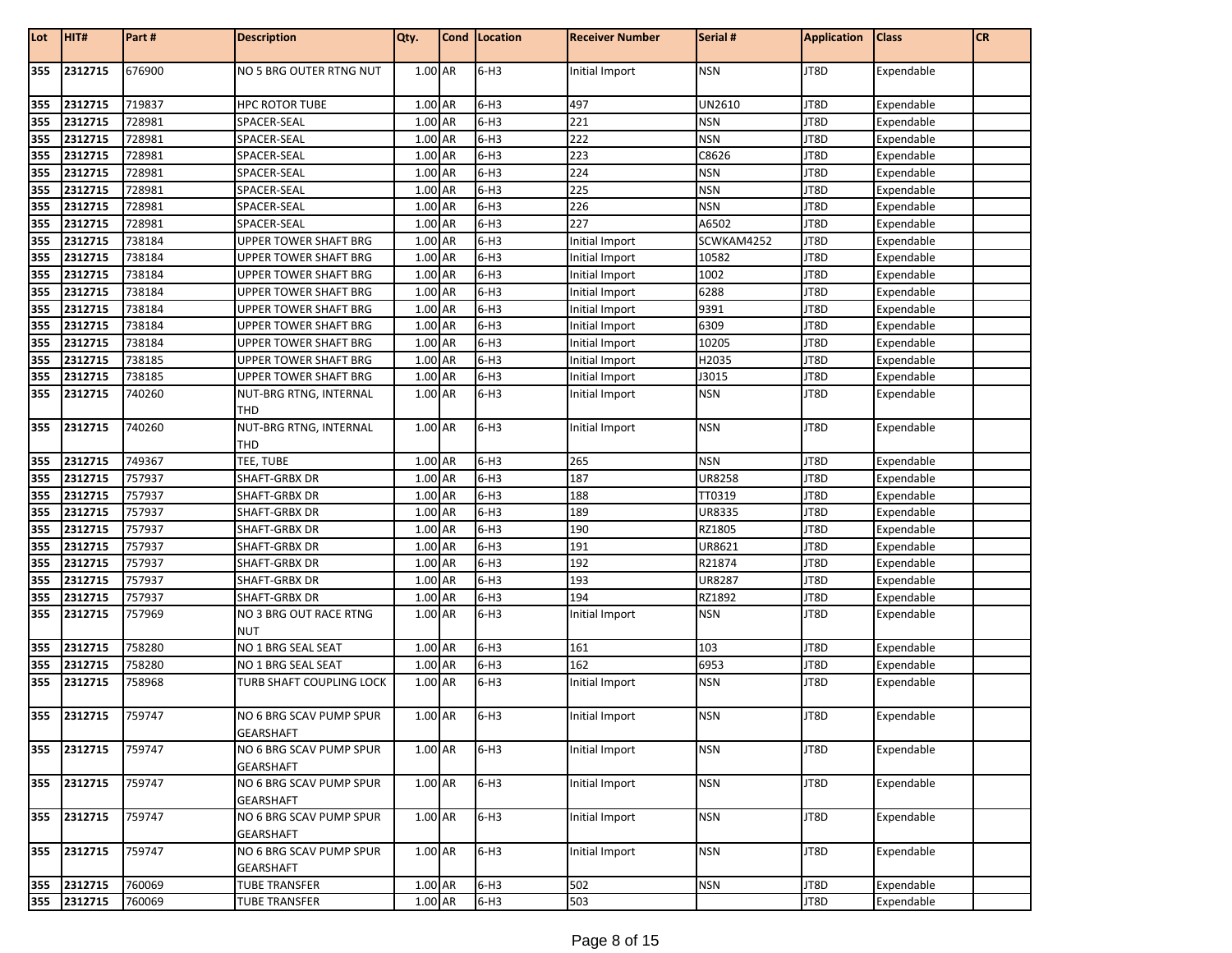| Lot | HIT#               | Part # | <b>Description</b>                             | Qty.                 | Cond Location | <b>Receiver Number</b> | Serial #   | <b>Application</b> | <b>Class</b> | <b>CR</b> |
|-----|--------------------|--------|------------------------------------------------|----------------------|---------------|------------------------|------------|--------------------|--------------|-----------|
| 355 | 2312715            | 760069 | <b>TUBE TRANSFER</b>                           | 3.00 AR              | $6-H3$        | 504                    |            | JT8D               | Expendable   |           |
| 355 | 2312715            | 760069 | <b>TUBE TRANSFER</b>                           | $3.00$ AR            | $6-H3$        | 505                    |            | JT8D               | Expendable   |           |
| 355 | 2312715            | 760069 | <b>TUBE TRANSFER</b>                           | 3.00 AR              | $6-H3$        | 506                    |            | JT8D               | Expendable   |           |
| 355 | 2312715            | 760069 | <b>TUBE TRANSFER</b>                           | 2.00 AR              | $6-H3$        | 507                    |            | JT8D               | Expendable   |           |
| 355 | 2312715            | 761461 | TUBE ASSY OF SENSING TURB                      | 1.00 AR              | $6-H3$        | 501                    | <b>NSN</b> | JT8D               | Expendable   |           |
|     |                    |        | <b>COOLING AIR OUTER</b>                       |                      |               |                        |            |                    |              |           |
| 355 | 2312715            | 761466 | TUBE ASSY OF PS3 BLEED<br><b>CONTROL OUTER</b> | 1.00 AR              | $6-H3$        | 306                    | <b>NSN</b> | JT8D               | Expendable   |           |
| 355 | 2312715            | 761466 | TUBE ASSY OF PS3 BLEED<br>CONTROL OUTER        | 1.00 AR              | $6-H3$        | 307                    | <b>NSN</b> | JT8D               | Expendable   |           |
| 355 | 2312715            | 761798 | #1 BRG SEAL                                    | 1.00 AR              | $6-H3$        | Initial Import         | <b>NSN</b> | JT8D               | Expendable   |           |
| 355 | 2312715            | 762173 | CONNECTOR-TUBE, OIL<br><b>COOLER OUTLET</b>    | 1.00 AR              | $6-H3$        | Initial Import         | N/A        | JT8D               | Expendable   |           |
| 355 | 2312715            | 762472 | NO 2 AND 3 BRG OIL NOZZLE                      | 1.00 AR              | $6-H3$        | Initial Import         | <b>NSN</b> | JT8D               | Expendable   |           |
| 355 | 2312715            | 762472 | NO 2 AND 3 BRG OIL NOZZLE                      | 1.00 AR              | $6-H3$        | Initial Import         | <b>NSN</b> | JT8D               | Expendable   |           |
| 355 | 2312715            | 762472 | NO 2 AND 3 BRG OIL NOZZLE                      | 1.00 AR              | $6-H3$        | Initial Import         | <b>NSN</b> | JT8D               | Expendable   |           |
| 355 | 2312715            | 762472 | NO 2 AND 3 BRG OIL NOZZLE                      | 1.00 AR              | $6-H3$        | Initial Import         | <b>NSN</b> | JT8D               | Expendable   |           |
| 355 | 2312715            | 766403 | TUBE ASSY OF No. 2 BRG<br><b>DRAIN</b>         | 1.00 AR              | $6-H3$        | 282                    | <b>NSN</b> | JT8D               | Expendable   |           |
| 355 | 2312715            | 766403 | TUBE ASSY OF No. 2 BRG<br><b>DRAIN</b>         | 1.00 AR              | $6-H3$        | 283                    | <b>NSN</b> | JT8D               | Expendable   |           |
| 355 | 2312715            | 766403 | TUBE ASSY OF No. 2 BRG<br><b>DRAIN</b>         | 1.00 AR              | $6-H3$        | 284                    | <b>NSN</b> | JT8D               | Expendable   |           |
| 355 | 2312715            | 767390 | NOZZLE ASSY OF #1 BRG                          | 1.00 AR              | $6-H3$        | Initial Import         | <b>NSN</b> | JT8D               | Expendable   |           |
| 355 | 2312715            | 767390 | NOZZLE ASSY OF #1 BRG                          | 1.00 AR              | $6-H3$        | Initial Import         | <b>NSN</b> | JT8D               | Expendable   |           |
| 355 | 2312715            | 767390 | NOZZLE ASSY OF #1 BRG                          | 1.00 AR              | $6-H3$        | Initial Import         | <b>NSN</b> | JT8D               | Expendable   |           |
| 355 | 2312715            | 767453 | NO 4 BRG OUTER DRAIN TUBE                      | 1.00 AR              | $6-H3$        | 297                    |            | JT8D               | Expendable   |           |
| 355 | 2312715            | 767453 | NO 4 BRG OUTER DRAIN TUBE                      | 1.00 AR              | $6-H3$        | 298                    |            | JT8D               | Expendable   |           |
| 355 | 2312715            | 767453 | NO 4 BRG OUTER DRAIN TUBE                      | 1.00 AR              | $6-H3$        | 299                    |            | JT8D               | Expendable   |           |
| 355 | 2312715            | 767455 | VALVE ASSY-AIR CHECK, NO 4<br><b>BEARING</b>   | 1.00 AR              | $6-H3$        | 549                    | <b>NSN</b> | JT8D               | Rotable      |           |
|     | 355 2312715 767455 |        | VALVE ASSY-AIR CHECK, NO 4<br><b>BEARING</b>   | 1.00 AR              | $6-H3$        | 550                    | <b>NSN</b> | JT8D               | Rotable      |           |
|     | 355 2312715        | 767455 | VALVE ASSY-AIR CHECK, NO 4<br><b>BEARING</b>   | $1.00 \overline{AR}$ | $6-H3$        | 551                    | <b>NSN</b> | JT8D               | Rotable      |           |
| 355 | 2312715            | 767989 | SHIELD-ASSY OF, HEAT, TURB                     | $1.00\; \mathsf{AR}$ | $6-H3$        | Initial Import         | <b>NSN</b> | JT8D               | Expendable   |           |
|     | 355 2312715        | 767989 | SHIELD-ASSY OF, HEAT, TURB                     | 1.00 AR              | $6-H3$        | Initial Import         | <b>NSN</b> | JT8D               | Expendable   |           |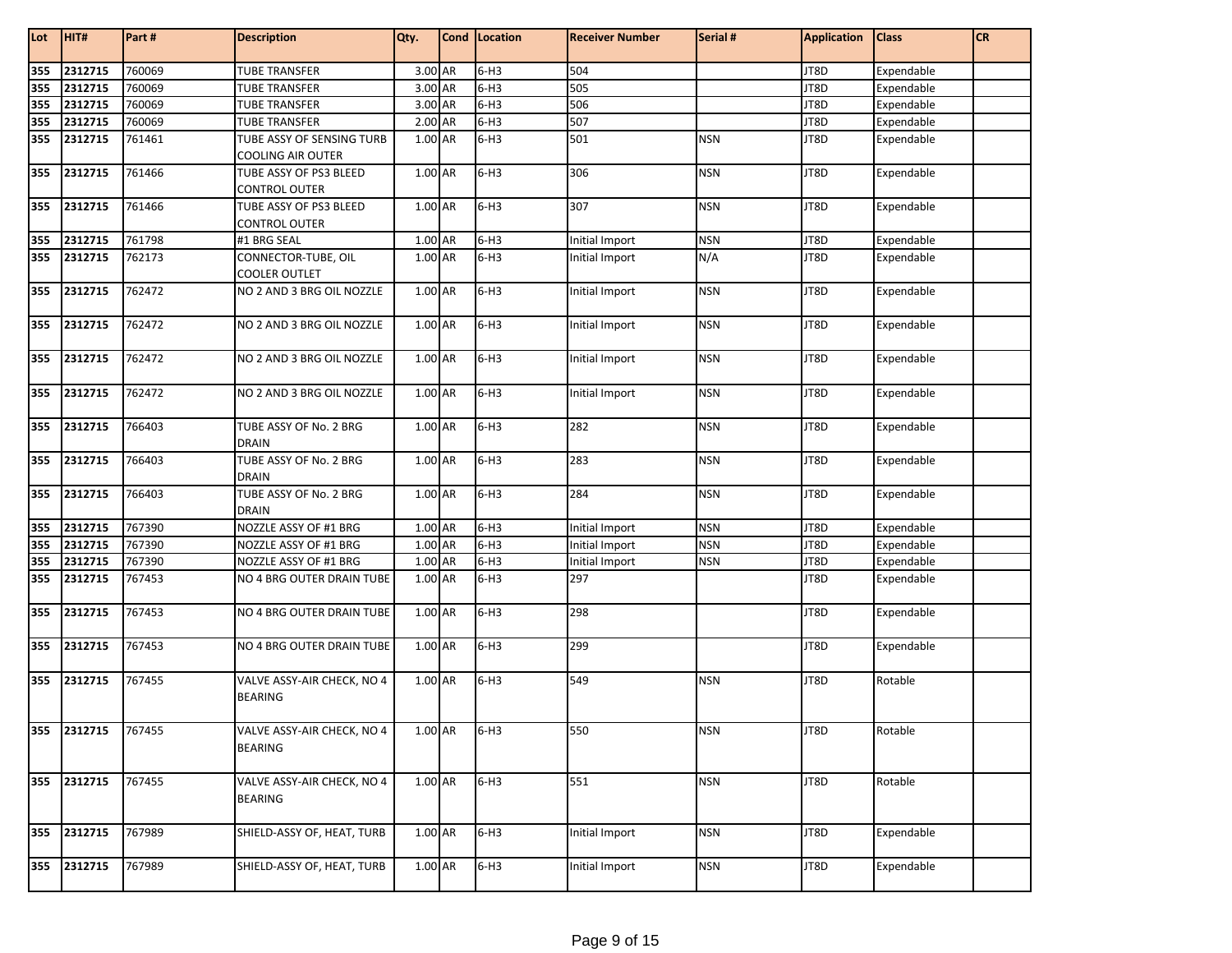| Lot               | HIT#        | Part#  | <b>Description</b>                                   | Qty.    | Cond Location | <b>Receiver Number</b> | Serial #   | <b>Application</b> | <b>Class</b> | CR |
|-------------------|-------------|--------|------------------------------------------------------|---------|---------------|------------------------|------------|--------------------|--------------|----|
| 355               | 2312715     | 767989 | SHIELD-ASSY OF, HEAT, TURB                           | 1.00 AR | $6-H3$        | Initial Import         | <b>NSN</b> | JT8D               | Expendable   |    |
|                   | 2312715     | 771440 | TURBINE SHAFT COUPLING                               | 1.00 AR | $6-H3$        | Initial Import         | <b>NSN</b> | JT8D               | Expendable   |    |
| 355<br>355<br>355 | 2312715     | 771619 | SEAL-NO 2 BRG                                        | 1.00 AR | $6-H3$        | Initial Import         | <b>NSN</b> | JT8D               | Expendable   |    |
|                   | 2312715     | 771619 | SEAL-NO 2 BRG                                        | 1.00 AR | $6-H3$        | Initial Import         | <b>NSN</b> | JT8D               | Expendable   |    |
| 355               | 2312715     | 771619 | SEAL-NO 2 BRG                                        | 1.00 AR | $6-H3$        | Initial Import         | <b>NSN</b> | JT8D               | Expendable   |    |
| 355               | 2312715     | 771710 | DUCT-ASSY OF, FAN, COMB.<br>CHAMBER AND TURB.        | 2.00 AR | $6-H3$        | 166                    |            | JT8D               | Expendable   |    |
| 355               | 2312715     | 771710 | DUCT-ASSY OF, FAN, COMB.<br><b>CHAMBER AND TURB.</b> | 2.00 AR | $6-H3$        | 167                    |            | JT8D               | Expendable   |    |
| 355               | 2312715     | 771710 | DUCT-ASSY OF, FAN, COMB.<br>CHAMBER AND TURB.        | 2.00 AR | $6-H3$        | 168                    |            | JT8D               | Expendable   |    |
|                   | 355 2312715 | 771710 | DUCT-ASSY OF, FAN, COMB.<br>CHAMBER AND TURB.        | 1.00 AR | $6-H3$        | 169                    |            | JT8D               | Expendable   |    |
| 355               | 2312715     | 771710 | DUCT-ASSY OF, FAN, COMB.<br>CHAMBER AND TURB.        | 1.00 AR | $6-H3$        | 170                    |            | JT8D               | Expendable   |    |
| 355               | 2312715     | 771710 | DUCT-ASSY OF, FAN, COMB.<br><b>CHAMBER AND TURB.</b> | 1.00 AR | $6-H3$        | 171                    |            | JT8D               | Expendable   |    |
| 355               | 2312715     | 771710 | DUCT-ASSY OF, FAN, COMB.<br>CHAMBER AND TURB.        | 2.00 AR | $6-H3$        | 172                    |            | JT8D               | Expendable   |    |
| 355               | 2312715     | 771710 | DUCT-ASSY OF, FAN, COMB.<br>CHAMBER AND TURB.        | 2.00 AR | $6-H3$        | 173                    |            | JT8D               | Expendable   |    |
| 355               | 2312715     | 771712 | PACKING HOLDER-FUEL<br>CONTROL PB TUBE               | 1.00 AR | $6-H3$        | Initial Import         | <b>NSN</b> | JT8D               | Expendable   |    |
| 355               | 2312715     | 771712 | PACKING HOLDER-FUEL<br><b>CONTROL PB TUBE</b>        | 1.00 AR | $6-H3$        | Initial Import         | <b>NSN</b> | JT8D               | Expendable   |    |
| 355               | 2312715     | 771712 | PACKING HOLDER-FUEL<br>CONTROL PB TUBE               | 1.00 AR | $6-H3$        | Initial Import         | <b>NSN</b> | JT8D               | Expendable   |    |
| 355               | 2312715     | 771712 | PACKING HOLDER-FUEL<br>CONTROL PB TUBE               | 1.00 AR | $6-H3$        | Initial Import         | <b>NSN</b> | JT8D               | Expendable   |    |
| 355               | 2312715     | 771714 | PACKING HOLDER-SPARK<br>IGNTR                        | 2.00 AR | $6-H3$        | Initial Import         | N/A        | JT8D               | Expendable   |    |
| 355               | 2312715     | 771714 | PACKING HOLDER-SPARK<br>IGNTR                        | 1.00 AR | $6-H3$        | Initial Import         | N/A        | JT8D               | Expendable   |    |
| 355               | 2312715     | 771714 | PACKING HOLDER-SPARK<br>IGNTR                        | 1.00 AR | $6-H3$        | Initial Import         | N/A        | JT8D               | Expendable   |    |
| 355               | 2312715     | 771714 | PACKING HOLDER-SPARK<br><b>IGNTR</b>                 | 1.00 AR | $6-H3$        | Initial Import         | N/A        | JT8D               | Expendable   |    |
| 355               | 2312715     | 771714 | PACKING HOLDER-SPARK<br><b>IGNTR</b>                 | 1.00 AR | $6-H3$        | Initial Import         | N/A        | JT8D               | Expendable   |    |
| 355               | 2312715     | 771714 | PACKING HOLDER-SPARK<br><b>IGNTR</b>                 | 1.00 AR | $6-H3$        | Initial Import         | N/A        | JT8D               | Expendable   |    |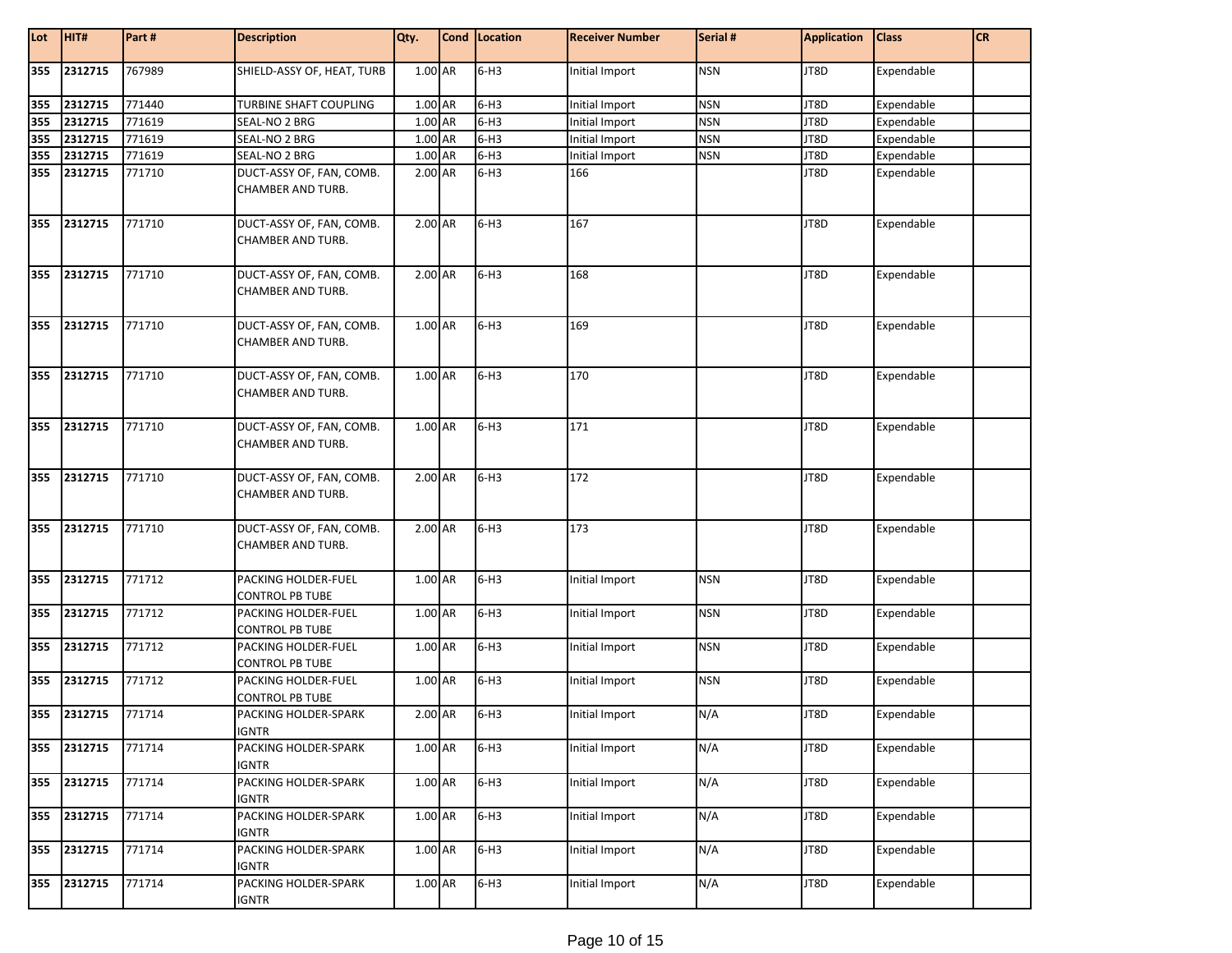| Lot | HIT#        | Part#  | <b>Description</b>                           | Qty.    | Cond   Location | <b>Receiver Number</b> | Serial #   | <b>Application</b> | <b>Class</b> | CR |
|-----|-------------|--------|----------------------------------------------|---------|-----------------|------------------------|------------|--------------------|--------------|----|
| 355 | 2312715     | 771714 | PACKING HOLDER-SPARK<br><b>IGNTR</b>         | 1.00 AR | $6-H3$          | Initial Import         | N/A        | JT8D               | Expendable   |    |
| 355 | 2312715     | 771716 | FAN DISCH. SEALING SEAT                      | 1.00 AR | $6-H3$          | 174                    |            | JT8D               | Expendable   |    |
| 355 | 2312715     | 771716 | FAN DISCH. SEALING SEAT                      | 2.00 AR | $6-H3$          | 177                    |            | JT8D               | Expendable   |    |
| 355 | 2312715     | 771716 | FAN DISCH. SEALING SEAT                      | 1.00 AR | $6-H3$          | 178                    |            | JT8D               | Expendable   |    |
| 355 | 2312715     | 771716 | FAN DISCH. SEALING SEAT                      | 1.00 AR | $6-H3$          | 179                    |            | JT8D               | Expendable   |    |
| 355 | 2312715     | 771716 | FAN DISCH. SEALING SEAT                      | 1.00 AR | $6-H3$          | 180                    |            | JT8D               | Expendable   |    |
| 355 | 2312715     | 771898 | NOZZLE-ASSY OF, NO 4 BRG                     | 1.00 AR | $6-H3$          | Initial Import         | N/A        | JT8D               | Expendable   |    |
| 355 | 2312715     | 771898 | NOZZLE-ASSY OF, NO 4 BRG                     | 1.00 AR | $6-H3$          | Initial Import         | N/A        | JT8D               | Expendable   |    |
| 355 | 2312715     | 771898 | NOZZLE-ASSY OF, NO 4 BRG                     | 1.00 AR | $6-H3$          | Initial Import         | N/A        | JT8D               | Expendable   |    |
| 355 | 2312715     | 771898 | NOZZLE-ASSY OF, NO 4 BRG                     | 1.00 AR | $6-H3$          | Initial Import         | N/A        | JT8D               | Expendable   |    |
| 355 | 2312715     | 771898 | NOZZLE-ASSY OF, NO 4 BRG                     | 1.00 AR | $6-H3$          | Initial Import         | N/A        | JT8D               | Expendable   |    |
| 355 | 2312715     | 771898 | NOZZLE-ASSY OF, NO 4 BRG                     | 1.00 AR | $6-H3$          | Initial Import         | N/A        | JT8D               | Expendable   |    |
| 355 | 2312715     | 771898 | NOZZLE-ASSY OF, NO 4 BRG                     | 1.00 AR | $6-H3$          | Initial Import         | N/A        | JT8D               | Expendable   |    |
| 355 | 2312715     | 772622 | REAR AIRBLEED MANIFOLD                       | 1.00 AR | $6-H3$          | Initial Import         | N/A        | JT8D               | Rotable      |    |
| 355 | 2312715     | 772622 | REAR AIRBLEED MANIFOLD                       | 1.00 AR | $6-H3$          | Initial Import         | N/A        | JT8D               | Rotable      |    |
| 355 | 2312715     | 772622 | REAR AIRBLEED MANIFOLD                       | 1.00 AR | $6-H3$          | Initial Import         | N/A        | JT8D               | Rotable      |    |
| 355 | 2312715     | 772626 | TUBE TRANSFER, SHORT                         | 2.00 AR | $6-H3$          | 533                    |            | JT8D               | Expendable   |    |
| 355 | 2312715     | 772626 | TUBE TRANSFER, SHORT                         | 1.00 AR | $6-H3$          | 534                    |            | JT8D               | Expendable   |    |
| 355 | 2312715     | 772626 | TUBE TRANSFER, SHORT                         | 2.00 AR | $6-H3$          | 562                    |            | JT8D               | Expendable   |    |
| 355 | 2312715     | 775295 | SUPPORT-TURB AIR SEALING<br>RING, LH, 4STG   | 1.00 AR | $6-H3$          | 253                    | <b>NSN</b> | JT8D               | Expendable   |    |
| 355 | 2312715     | 775904 | TUBE ASSY OF, FUEL<br>FLOWMETER INLET        | 1.00 AR | $6-H3$          | 288                    | <b>NSN</b> | JT8D               | Expendable   |    |
| 355 | 2312715     | 775904 | TUBE ASSY OF, FUEL<br><b>FLOWMETER INLET</b> | 1.00 AR | $6-H3$          | 289                    | <b>NSN</b> | JT8D               | Expendable   |    |
| 355 | 2312715     | 775904 | TUBE ASSY OF, FUEL<br><b>FLOWMETER INLET</b> | 1.00 AR | $6-H3$          | 290                    | <b>NSN</b> | JT8D               | Expendable   |    |
| 355 | 2312715     | 775904 | TUBE ASSY OF, FUEL<br><b>FLOWMETER INLET</b> | 1.00 AR | $6-H3$          | 291                    | <b>NSN</b> | JT8D               | Expendable   |    |
| 355 | 2312715     | 775980 | <b>COVER INSTRUMENTATION</b><br><b>BOSS</b>  | 2.00 AR | $6-H3$          | Initial Import         | N/A        | JT8D               | Expendable   |    |
| 355 | 2312715     | 775986 | COVER-PACKING, 1 GROOVE                      | 1.00 AR | $6-H3$          | Initial Import         | N/A        | JT8D               | Expendable   |    |
| 355 | 2312715     | 775986 | COVER-PACKING, 1 GROOVE                      | 1.00 AR | $6-H3$          | Initial Import         | N/A        | JT8D               | Expendable   |    |
| 355 | 2312715     | 775986 | COVER-PACKING, 1 GROOVE                      | 2.00 AR | $6-H3$          | Initial Import         | N/A        | JT8D               | Expendable   |    |
|     | 355 2312715 | 775986 | COVER-PACKING, 1 GROOVE                      | 2.00 AR | $6-H3$          | Initial Import         | N/A        | JT8D               | Expendable   |    |
| 355 | 2312715     | 775986 | COVER-PACKING, 1 GROOVE                      | 2.00 AR | $6-H3$          | Initial Import         | N/A        | JT8D               | Expendable   |    |
| 355 | 2312715     | 775986 | COVER-PACKING, 1 GROOVE                      | 1.00 AR | $6-H3$          | Initial Import         | N/A        | JT8D               | Expendable   |    |
| 355 | 2312715     | 775986 | COVER-PACKING, 1 GROOVE                      | 2.00 AR | $6-H3$          | Initial Import         | N/A        | JT8D               | Expendable   |    |
| 355 | 2312715     | 775986 | COVER-PACKING, 1 GROOVE                      | 2.00 AR | $6-H3$          | Initial Import         | N/A        | JT8D               | Expendable   |    |
| 355 | 2312715     | 775986 | COVER-PACKING, 1 GROOVE                      | 2.00 AR | $6-H3$          | Initial Import         | N/A        | JT8D               | Expendable   |    |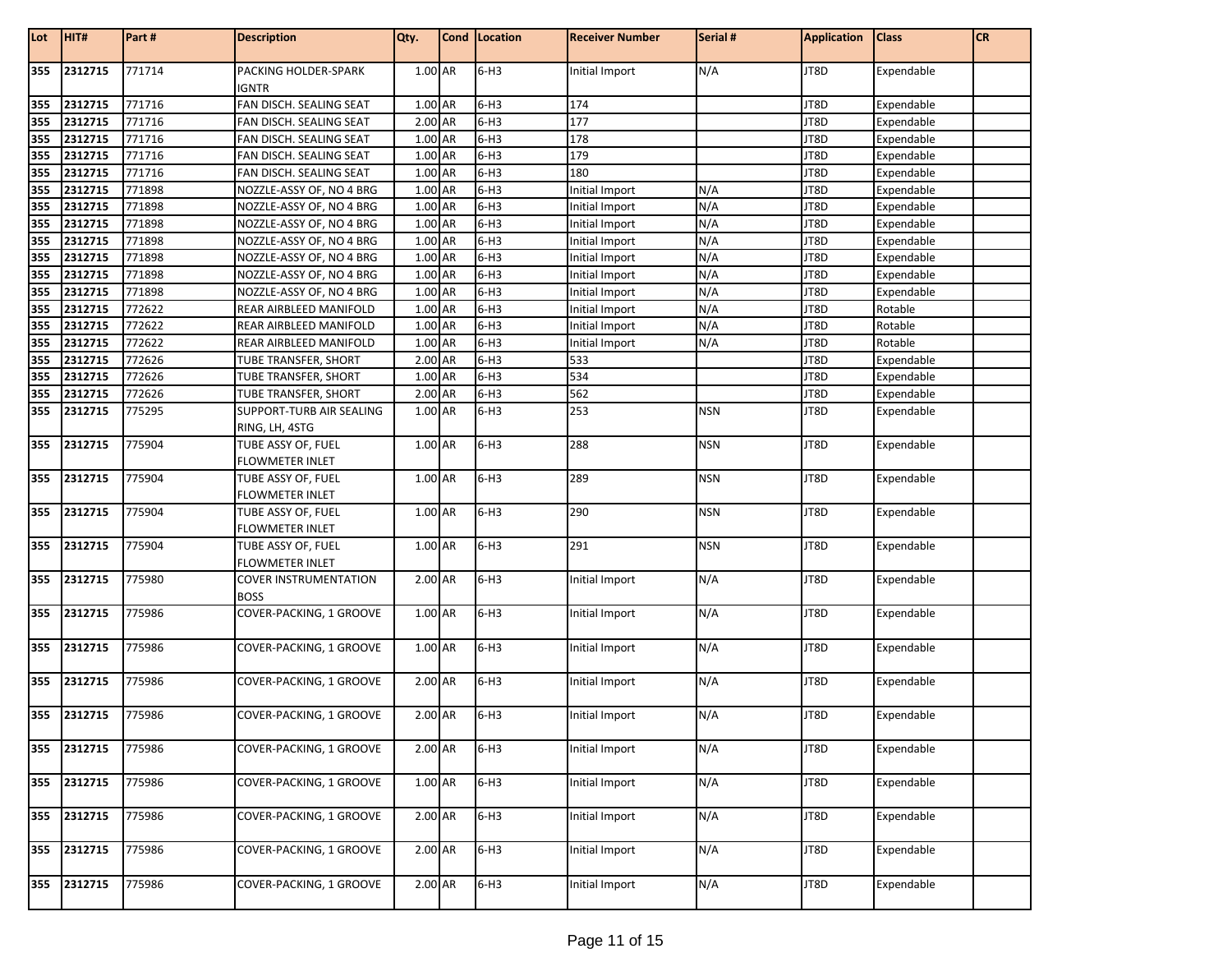| Lot | HIT#        | Part#  | <b>Description</b>                                 | Qty.      | Cond   Location | <b>Receiver Number</b> | Serial #   | <b>Application</b> | <b>Class</b> | <b>CR</b> |
|-----|-------------|--------|----------------------------------------------------|-----------|-----------------|------------------------|------------|--------------------|--------------|-----------|
| 355 | 2312715     | 775986 | COVER-PACKING, 1 GROOVE                            | 2.00 AR   | $6-H3$          | Initial Import         | N/A        | JT8D               | Expendable   |           |
| 355 | 2312715     | 776320 | <b>COVER INSTRUMENTATION</b><br><b>BOSS</b>        | $2.00$ AR | $6-H3$          | Initial Import         | N/A        | JT8D               | Expendable   |           |
| 355 | 2312715     | 776385 | NUT-ASSY OF, SLFLKG, GANG<br>ANGLE, FAN EXH        | 1.00 AR   | $6-H3$          | Initial Import         | N/A        | JT8D               | Expendable   |           |
| 355 | 2312715     | 776386 | NUT-ASSY OF, SLFLKG, GANG<br>ANGLE, FAN EXH        | 1.00 AR   | $6-H3$          | Initial Import         | <b>NSN</b> | JT8D               | Expendable   |           |
| 355 | 2312715     | 776629 | NO 4 1/2 - 6 BRG INT PRESS<br>TUBE GUIDE           | 1.00 AR   | $6-H3$          | Initial Import         | <b>NSN</b> | JT8D               | Expendable   |           |
| 355 | 2312715     | 776629 | NO 4 1/2 - 6 BRG INT PRESS<br><b>TUBE GUIDE</b>    | 1.00 AR   | $6-H3$          | Initial Import         | <b>NSN</b> | JT8D               | Expendable   |           |
| 355 | 2312715     | 776629 | NO 4 1/2 - 6 BRG INT PRESS<br>TUBE GUIDE           | 1.00 AR   | $6-H3$          | Initial Import         | <b>NSN</b> | JT8D               | Expendable   |           |
| 355 | 2312715     | 776629 | NO 4 1/2 - 6 BRG INT PRESS<br>TUBE GUIDE           | 1.00 AR   | $6-H3$          | Initial Import         | <b>NSN</b> | JT8D               | Expendable   |           |
| 355 | 2312715     | 776633 | PACKING HOLDER NO 4 1/2<br>AND NO 6 BRG PRESS TUBE | 1.00 AR   | $6-H3$          | Initial Import         | <b>NSN</b> | JT8D               | Expendable   |           |
| 355 | 2312715     | 776633 | PACKING HOLDER NO 4 1/2<br>AND NO 6 BRG PRESS TUBE | 1.00 AR   | $6-H3$          | Initial Import         | <b>NSN</b> | JT8D               | Expendable   |           |
| 355 | 2312715     | 776633 | PACKING HOLDER NO 4 1/2<br>AND NO 6 BRG PRESS TUBE | 1.00 AR   | $6-H3$          | Initial Import         | <b>NSN</b> | JT8D               | Expendable   |           |
| 355 | 2312715     | 776633 | PACKING HOLDER NO 4 1/2<br>AND NO 6 BRG PRESS TUBE | 1.00 AR   | $6-H3$          | Initial Import         | <b>NSN</b> | JT8D               | Expendable   |           |
| 355 | 2312715     | 776633 | PACKING HOLDER NO 4 1/2<br>AND NO 6 BRG PRESS TUBE | 1.00 AR   | $6-H3$          | Initial Import         | <b>NSN</b> | JT8D               | Expendable   |           |
| 355 | 2312715     | 776911 | <b>COVER PLAIN</b>                                 | 1.00 AR   | $6-H3$          | Initial Import         | <b>NSN</b> | JT8D               | Expendable   |           |
| 355 | 2312715     | 776953 | NUT ASSY GANG CHANNEL                              | 1.00 AR   | $6-H3$          | Initial Import         | 1390       | JT8D               | Expendable   |           |
| 355 | 2312715     | 776953 | NUT ASSY GANG CHANNEL                              | 1.00 AR   | $6-H3$          | Initial Import         | 4635       | JT8D               | Expendable   |           |
| 355 | 2312715     | 777292 | TUBE-ASSY OF, BRTHR, NO 4<br><b>BRG</b>            | 1.00 AR   | $6-H3$          | 286                    | <b>NSN</b> | JT8D               | Expendable   |           |
| 355 | 2312715     | 777292 | TUBE-ASSY OF, BRTHR, NO 4<br><b>BRG</b>            | $1.00$ AR | $6-H3$          | 287                    | <b>NSN</b> | JT8D               | Expendable   |           |
| 355 | 2312715     | 777293 | <b>ELBOW-TUBE TO BOSS</b>                          | 1.00 AR   | $6-H3$          | Initial Import         | <b>NSN</b> | JT8D               | Expendable   |           |
|     | 355 2312715 | 777293 | <b>ELBOW-TUBE TO BOSS</b>                          | 1.00 AR   | 6-H3            | Initial Import         | <b>NSN</b> | JT8D               | Expendable   |           |
|     | 355 2312715 | 777293 | ELBOW-TUBE TO BOSS                                 | 1.00 AR   | $6-H3$          | Initial Import         | <b>NSN</b> | JT8D               | Expendable   |           |
|     | 355 2312715 | 777293 | ELBOW-TUBE TO BOSS                                 | 1.00 AR   | $6-H3$          | Initial Import         | <b>NSN</b> | JT8D               | Expendable   |           |
|     | 355 2312715 | 777293 | ELBOW-TUBE TO BOSS                                 | 1.00 AR   | $6-H3$          | Initial Import         | <b>NSN</b> | JT8D               | Expendable   |           |
| 355 | 2312715     | 777855 | HUB ASSY-TURB, STG 4                               | 1.00 AR   | $6-H3$          | Initial Import         | N62655     | JT8D               | Expendable   |           |
| 355 | 2312715     | 777941 | FRONT AIRBLEED MANIFOLD                            | 1.00 AR   | $6-H3$          | Initial Import         | <b>NSN</b> | JT8D               | Rotable      |           |
| 355 | 2312715     | 777941 | FRONT AIRBLEED MANIFOLD                            | 1.00 AR   | $6-H3$          | Initial Import         | <b>NSN</b> | JT8D               | Rotable      |           |
| 355 | 2312715     | 777941 | FRONT AIRBLEED MANIFOLD                            | 1.00 AR   | $6-H3$          | Initial Import         | <b>NSN</b> | JT8D               | Rotable      |           |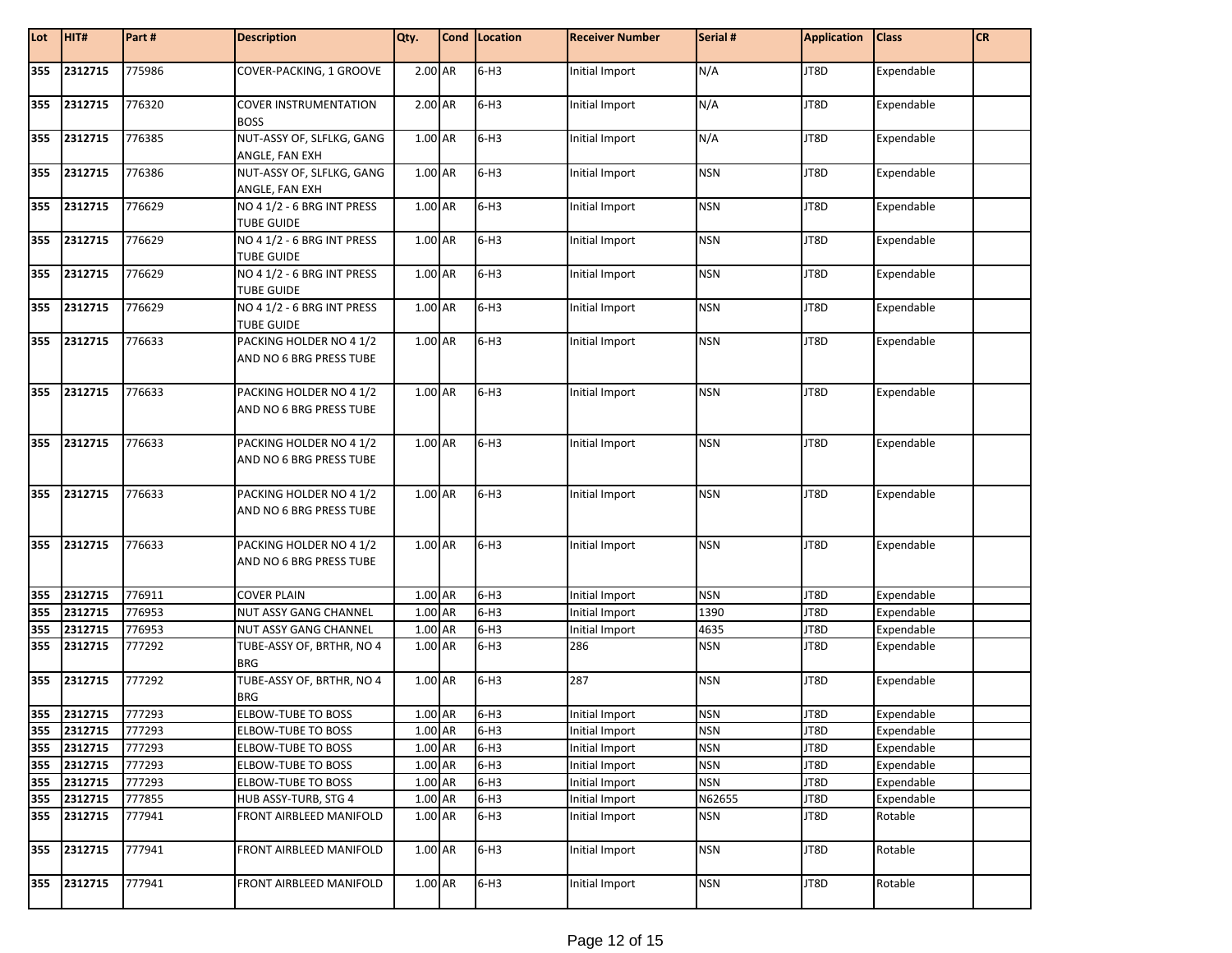| Lot | HIT#    | Part#  | <b>Description</b>                                      | Qty.    | Cond   Location | <b>Receiver Number</b> | Serial #   | <b>Application</b> | <b>Class</b> | <b>CR</b> |
|-----|---------|--------|---------------------------------------------------------|---------|-----------------|------------------------|------------|--------------------|--------------|-----------|
| 355 | 2312715 | 777941 | FRONT AIRBLEED MANIFOLD                                 | 1.00 AR | $6-H3$          | Initial Import         | <b>NSN</b> | JT8D               | Rotable      |           |
| 355 | 2312715 | 777941 | FRONT AIRBLEED MANIFOLD                                 | 1.00 AR | $6-H3$          | Initial Import         | <b>NSN</b> | JT8D               | Rotable      |           |
| 355 | 2312715 | 777941 | FRONT AIRBLEED MANIFOLD                                 | 1.00 AR | $6-H3$          | Initial Import         | <b>NSN</b> | JT8D               | Rotable      |           |
| 355 | 2312715 | 778925 | SPACER-NO 6 BRG SEAL                                    | 1.00 AR | $6-H3$          | 236                    | <b>NSN</b> | JT8D               | Expendable   |           |
| 355 | 2312715 | 778925 | SPACER-NO 6 BRG SEAL                                    | 1.00 AR | $6-H3$          | 237                    | A104       | JT8D               | Expendable   |           |
| 355 | 2312715 | 778926 | SPACER-NO 6 BRG SEAL                                    | 1.00 AR | $6-H3$          | 239                    | <b>NSN</b> | JT8D               | Expendable   |           |
| 355 | 2312715 | 778926 | SPACER-NO 6 BRG SEAL                                    | 1.00 AR | $6-H3$          | 241                    | <b>NSN</b> | JT8D               | Expendable   |           |
| 355 | 2312715 | 778926 | SPACER-NO 6 BRG SEAL                                    | 1.00 AR | $6-H3$          | 242                    | 400        | JT8D               | Expendable   |           |
| 355 | 2312715 | 778926 | SPACER-NO 6 BRG SEAL                                    | 1.00 AR | $6-H3$          | 243                    | <b>NSN</b> | JT8D               | Expendable   |           |
| 355 | 2312715 | 778926 | SPACER-NO 6 BRG SEAL                                    | 1.00 AR | $6-H3$          | 244                    | A3126      | JT8D               | Expendable   |           |
| 355 | 2312715 | 778926 | SPACER-NO 6 BRG SEAL                                    | 1.00 AR | $6-H3$          | 245                    | SB1031     | JT8D               | Expendable   |           |
| 355 | 2312715 | 778926 | SPACER-NO 6 BRG SEAL                                    | 1.00 AR | $6-H3$          | 246                    | B66196     | JT8D               | Expendable   |           |
| 355 | 2312715 | 781291 | <b>COVER PLATE-ACCESS,</b>                              | 1.00 AR | $6-H3$          | Initial Import         | <b>NSN</b> | JT8D               | Expendable   |           |
|     |         |        | DIFFUSER FAN DUCT FAIRING                               |         |                 |                        |            |                    |              |           |
| 355 | 2312715 | 781291 | <b>COVER PLATE-ACCESS,</b><br>DIFFUSER FAN DUCT FAIRING | 1.00 AR | $6-H3$          | Initial Import         | <b>NSN</b> | JT8D               | Expendable   |           |
| 355 | 2312715 | 781291 | COVER PLATE-ACCESS,<br>DIFFUSER FAN DUCT FAIRING        | 1.00 AR | $6-H3$          | Initial Import         | 114        | JT8D               | Expendable   |           |
| 355 | 2312715 | 781291 | COVER PLATE-ACCESS,<br>DIFFUSER FAN DUCT FAIRING        | 1.00 AR | $6-H3$          | Initial Import         | <b>NSN</b> | JT8D               | Expendable   |           |
| 355 | 2312715 | 781291 | COVER PLATE-ACCESS,<br>DIFFUSER FAN DUCT FAIRING        | 1.00 AR | $6-H3$          | Initial Import         | <b>NSN</b> | JT8D               | Expendable   |           |
| 355 | 2312715 | 781291 | <b>COVER PLATE-ACCESS,</b><br>DIFFUSER FAN DUCT FAIRING | 1.00 AR | $6-H3$          | Initial Import         | <b>NSN</b> | JT8D               | Expendable   |           |
| 355 | 2312715 | 781291 | <b>COVER PLATE-ACCESS,</b><br>DIFFUSER FAN DUCT FAIRING | 1.00 AR | $6-H3$          | Initial Import         | <b>NSN</b> | JT8D               | Expendable   |           |
| 355 | 2312715 | 789642 | 8th STG BLEED VALVE                                     | 1.00 AR | $6-H3$          | 535                    | 1533       | JT8D               | Rotable      |           |
| 355 | 2312715 | 789642 | 8th STG BLEED VALVE                                     | 1.00 AR | $6-H3$          | 536                    | AT4415     | JT8D               | Rotable      |           |
| 355 | 2312715 | 789642 | 8th STG BLEED VALVE                                     | 1.00 AR | $6-H3$          | 537                    | <b>NSN</b> | JT8D               | Rotable      |           |
| 355 | 2312715 | 789642 | 8th STG BLEED VALVE                                     | 1.00 AR | $6-H3$          | 538                    | 6157728    | JT8D               | Rotable      |           |
| 355 | 2312715 | 789642 | 8th STG BLEED VALVE                                     | 1.00 AR | $6-H3$          | 540                    | 319        | JT8D               | Rotable      |           |
| 355 | 2312715 | 789642 | 8th STG BLEED VALVE                                     | 1.00 AR | $6-H3$          | 542                    | <b>NSN</b> | JT8D               | Rotable      |           |
| 355 | 2312715 | 792704 | COVER-ASSY OF, BOSS INSTM                               | 2.00 AR | $6-H3$          | Initial Import         | N/A        | JT8D               | Expendable   |           |
| 355 | 2312715 | 792704 | COVER-ASSY OF, BOSS INSTM                               | 2.00 AR | $6-H3$          | Initial Import         | N/A        | JT8D               | Expendable   |           |
| 355 | 2312715 | 792704 | COVER-ASSY OF, BOSS INSTM                               | 2.00 AR | $6-H3$          | Initial Import         | N/A        | JT8D               | Expendable   |           |
| 355 | 2312715 | 795073 | NUT-BRG RTNG, EXT THD                                   | 1.00 AR | $6-H3$          | Initial Import         | <b>NSN</b> | JT8D               | Expendable   |           |
| 355 | 2312715 | 795073 | NUT-BRG RTNG, EXT THD                                   | 1.00 AR | $6-H3$          | Initial Import         | <b>NSN</b> | JT8D               | Expendable   |           |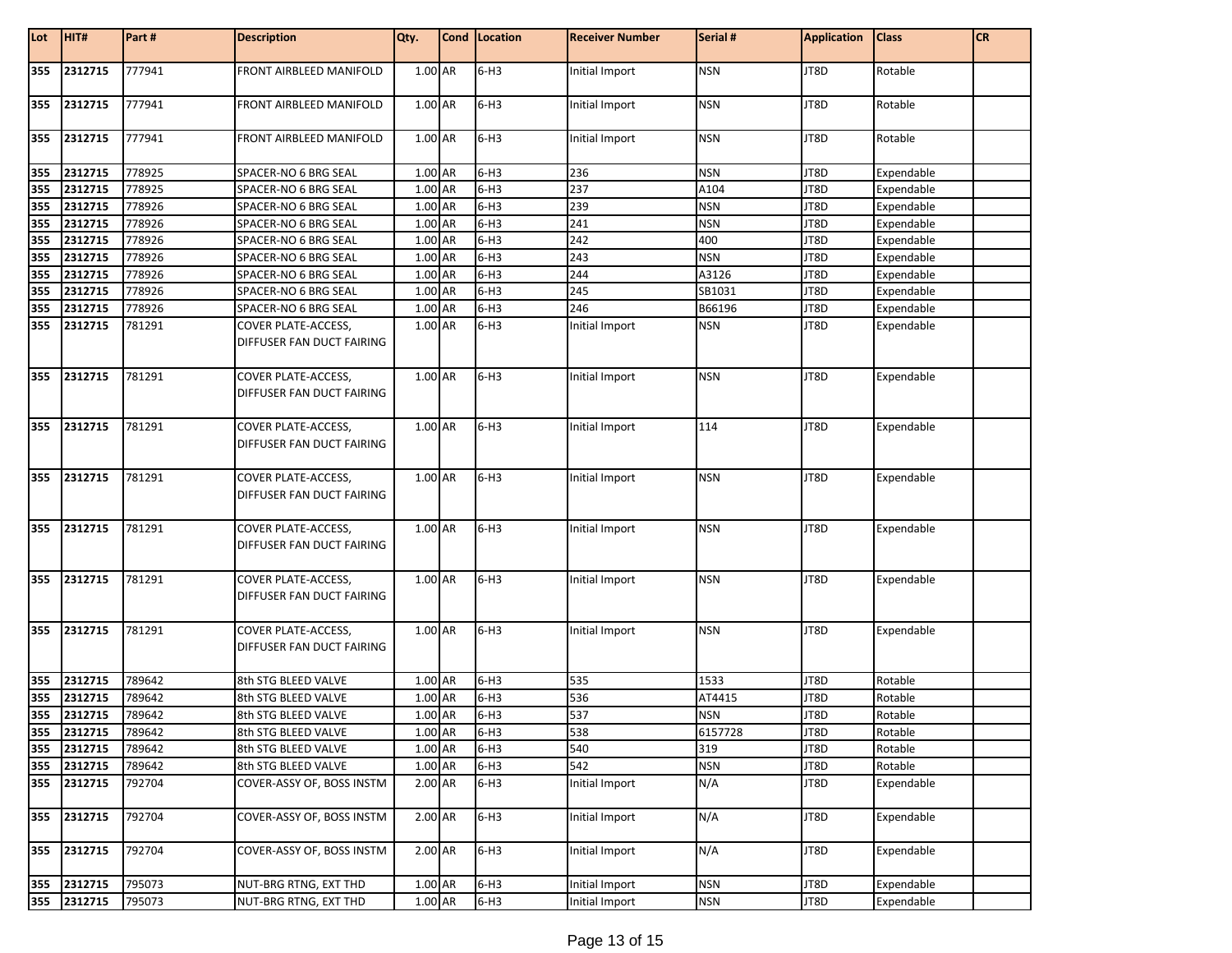| Lot        | HIT#               | Part#            | <b>Description</b>                             | Qty.               | Cond   Location  | <b>Receiver Number</b> | Serial #             | <b>Application</b> | <b>Class</b>             | <b>CR</b> |
|------------|--------------------|------------------|------------------------------------------------|--------------------|------------------|------------------------|----------------------|--------------------|--------------------------|-----------|
| 355        | 2312715            | 795073           | NUT-BRG RTNG, EXT THD                          | 1.00 AR            | $6-H3$           | Initial Import         | <b>NSN</b>           | JT8D               | Expendable               |           |
| 355        | 2312715            | 795073           | NUT-BRG RTNG, EXT THD                          | 1.00 AR            | $6-H3$           | Initial Import         | <b>NSN</b>           | JT8D               | Expendable               |           |
| 355        | 2312715            | 795073           | NUT-BRG RTNG, EXT THD                          | 1.00R              | $6-H3$           | 2712                   | <b>NSN</b>           | JT8D               | Expendable               |           |
| 355        | 2312715            | 795325           | TRAP-ASSY OF,                                  | 1.00 AR            | $6-H3$           | 279                    | <b>NSN</b>           | JT8D               | Expendable               |           |
|            |                    |                  | CONDENSATION                                   |                    |                  |                        |                      |                    |                          |           |
| 355        | 2312715            | 795325           | TRAP-ASSY OF,                                  | 1.00 AR            | $6-H3$           | 280                    | <b>NSN</b>           | JT8D               | Expendable               |           |
|            |                    |                  | CONDENSATION                                   |                    |                  |                        |                      |                    |                          |           |
| 355        | 2312715            | 795325           | TRAP-ASSY OF,                                  | 1.00 AR            | $6-H3$           | 281                    | <b>NSN</b>           | JT8D               | Expendable               |           |
|            |                    |                  | CONDENSATION                                   |                    |                  |                        |                      |                    |                          |           |
| 355        | 2312715            | 799216           | TIEROD-FR COMPR                                | 32.00 AR           | $6-H3$           | 270                    |                      | JT8D               | Expendable               |           |
| 355        | 2312715            | 799219           | TIEROD-FR COMPR                                | 14.00 AR           | $6-H3$           | 271                    |                      | JT8D               | Expendable               |           |
| 355        | 2312715            | 799219           | TIEROD-FR COMPR                                | 14.00 AR           | $6-H3$           | 272                    |                      | JT8D               | Expendable               |           |
| 355        | 2312715            | 799219           | TIEROD-FR COMPR                                | 14.00 AR           | $6-H3$           | 273                    |                      | JT8D               | Expendable               |           |
| 355        | 2312715            | 799219           | TIEROD-FR COMPR                                | 14.00 AR           | $6-H3$           | 277                    |                      | JT8D               | Expendable               |           |
| 355        | 2312715            | 805004           | NO 4 BRG SEAL SPACER                           | 1.00 AR            | $6-H3$           | 195                    | <b>NSN</b>           | JT8D               | Expendable               |           |
| 355        | 2312715            | 805004           | NO 4 BRG SEAL SPACER                           | 1.00 AR            | $6-H3$           | 196                    | BGNKAA0160           | JT8D               | Expendable               |           |
| 355        | 2312715            | 805004           | NO 4 BRG SEAL SPACER                           | 1.00 AR            | $6-H3$           | 197                    | <b>NSN</b>           | JT8D               | Expendable               |           |
| 355        | 2312715            | 805004           | NO 4 BRG SEAL SPACER                           | 1.00 AR            | $6-H3$           | 198                    | <b>NSN</b>           | JT8D               | Expendable               |           |
| 355        | 2312715            | 805004           | NO 4 BRG SEAL SPACER                           | 1.00 AR            | $6-H3$           | 199                    | <b>NSN</b>           | JT8D               | Expendable               |           |
| 355        | 2312715            | 805004           | NO 4 BRG SEAL SPACER                           | 1.00 AR            | $6-H3$           | 201                    | <b>NSN</b>           | JT8D               | Expendable               |           |
| 355        | 2312715            | 805004           | NO 4 BRG SEAL SPACER                           | 1.00 AR            | $6-H3$           | 202                    | <b>NSN</b>           | JT8D               | Expendable               |           |
| 355        | 2312715            | 805004           | NO 4 BRG SEAL SPACER                           | 1.00 AR            | $6-H3$           | 203                    | <b>NSN</b>           | JT8D               | Expendable               |           |
| 355        | 2312715            | 805169           | BAFFLE SET-NO 4 BRG                            | 1.00 AR            | $6-H3$           | Initial Import         | 1112                 | JT8D               | Expendable               |           |
| 355        | 2312715            | 805169           | <b>BAFFLE SET-NO 4 BRG</b>                     | 1.00 AR            | $6-H3$           | Initial Import         | <b>NSN</b>           | JT8D               | Expendable               |           |
| 355        | 2312715            | 807898           | SEAL-NO 3 BRG                                  | 1.00 AR            | $6-H3$           | Initial Import         | <b>NSN</b>           | JT8D               | Expendable               |           |
| 355        | 2312715            | 807898           | SEAL-NO 3 BRG                                  | 1.00 AR            | $6-H3$           | Initial Import         | 15                   | JT8D               | Expendable               |           |
| 355        | 2312715            | 809197           | NO 5 BRG SCAV TUBE                             | 1.00 AR            | $6-H3$           | 327                    | <b>NSN</b>           | JT8D               | Expendable               |           |
| 355        | 2312715            | 809197           | NO 5 BRG SCAV TUBE                             | 1.00 AR            | $6-H3$           | 328                    | <b>NSN</b>           | JT8D               | Expendable               |           |
| 355        | 2312715            | 809197           | NO 5 BRG SCAV TUBE                             | 1.00 AR            | $6-H3$           | 337                    | <b>NSN</b>           | JT8D               | Expendable               |           |
| 355        | 2312715            | 809197           | NO 5 BRG SCAV TUBE                             | 1.00 AR            | $6-H3$           | 492                    | <b>NSN</b>           | JT8D               | Expendable               |           |
| 355        | 2312715            | 809197           | NO 5 BRG SCAV TUBE                             | 1.00 AR            | $6-H3$           | 493                    | <b>NSN</b>           | JT8D               | Expendable               |           |
| 355        | 2312715            | 811080           | NO 5 BRG SPACER                                | 1.00 AR            | $6-H3$           | 229                    | 0452                 | JT8D               | Expendable               |           |
| 355        | 2312715            | 811080           | <b>NO 5 BRG SPACER</b>                         | 1.00 AR            | $6-H3$           | 231                    | BGGUAJ6185           | JT8D               | Expendable               |           |
| 355        | 2312715            | 811080           | NO 5 BRG SPACER                                | 1.00 AR<br>1.00 AR | $6-H3$           | 232                    | BGGUAK8266           | JT8D               | Expendable               |           |
| 355        | 2312715            | 811080           | NO 5 BRG SPACER                                | 1.00 AR            | $6-H3$<br>$6-H3$ | 233                    | 1030                 | JT8D               | Expendable               |           |
| 355        | 2312715<br>2312715 | 811080           | NO 5 BRG SPACER                                | 1.00 AR            | $6-H3$           | 235<br>164             | BGGUAN0398<br>B29468 | JT8D               | Expendable               |           |
| 355<br>355 | 2312715            | 811685<br>811685 | NO 5 BRG SEAL SEAT                             |                    | $6-H3$           | 165                    | <b>NSN</b>           | JT8D               | Expendable               |           |
| 355        | 2312715            | 811893           | NO 5 BRG SEAL SEAT<br>FAN EXHAUST DUCT BRACKET | 1.00 AR<br>1.00 AR | $6-H3$           | Initial Import         | N/A                  | JT8D<br>JT8D       | Expendable<br>Expendable |           |
|            |                    |                  |                                                |                    |                  |                        |                      |                    |                          |           |
| 355        | 2312715            | 811894           | FAN EXHAUST DUCT BRACKET                       | 1.00 AR            | $6-H3$           | Initial Import         | N/A                  | JT8D               | Expendable               |           |
| 355        | 2312715            | 814755           | NUT-ASSY OF, SLFLKG, GANG                      | 1.00 AR            | $6-H3$           | Initial Import         | N/A                  | JT8D               | Expendable               |           |
|            |                    |                  | ANGLE, FAN EXH                                 |                    |                  |                        |                      |                    |                          |           |
| 355        | 2312715            | 815768           | BEARING-BALL GRBX DRIVE<br>LOWER               | 1.00 AR            | $6-H3$           | Initial Import         | BA01AH0540           | JT8D               | Expendable               |           |
| 355        | 2312715            | 820274           | SPACER ASSY-NO 3 BRG                           | 1.00 AR            | $6-H3$           | 247                    | <b>NSN</b>           | JT8D               | Expendable               |           |
| 355        | 2312715            | JA776629         | NO 4 1/2 - 6 BRG INT PRESS                     | 1.00 AR            | $6-H3$           | Initial Import         | <b>NSN</b>           | JT8D               | Expendable               |           |
|            |                    |                  | TUBE GUIDE                                     |                    |                  |                        |                      |                    |                          |           |